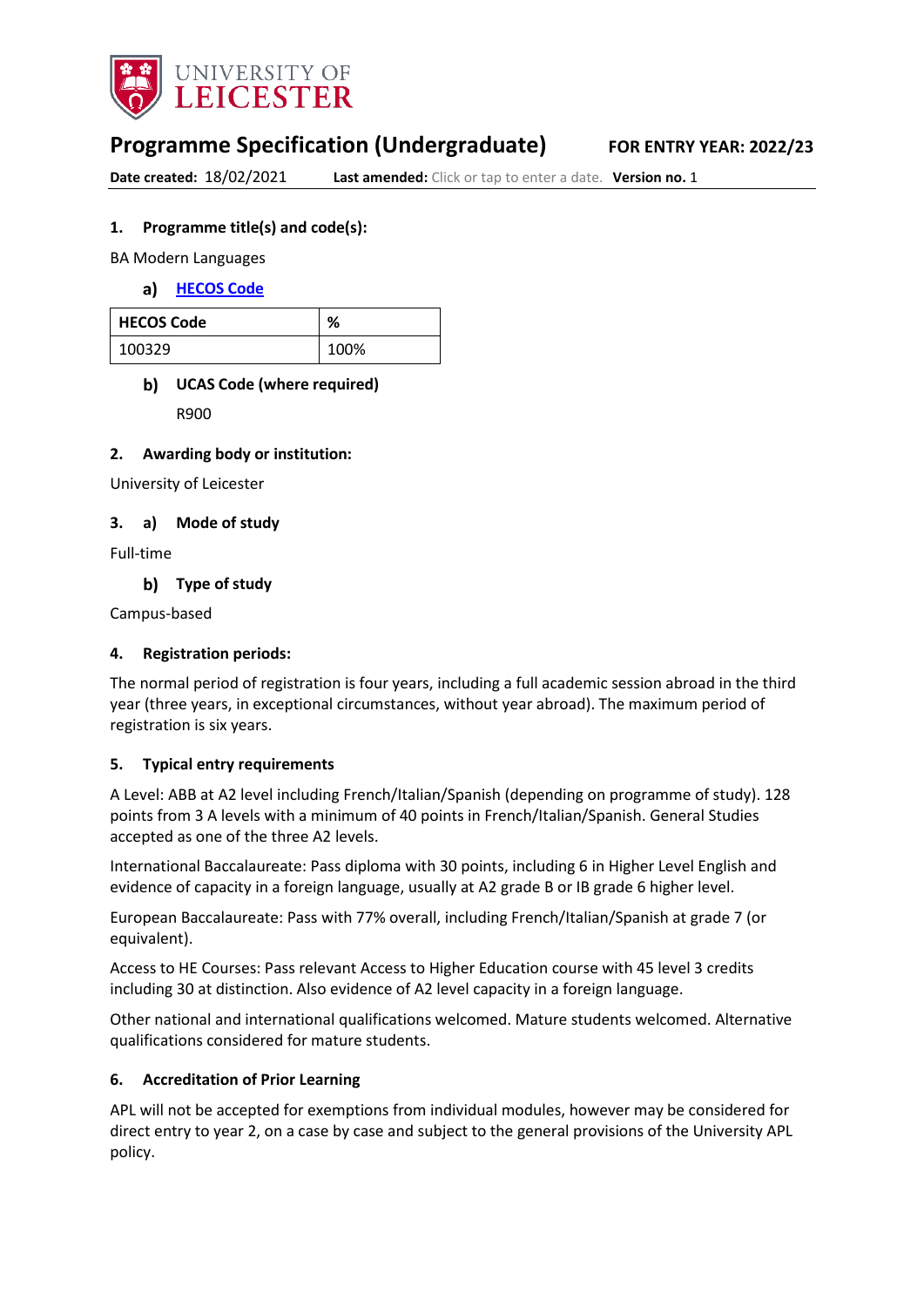#### **7. Programme aims**

The programme aims to

- Equip students with a high degree of proficiency in the use of French, Italian and Spanish as media for expression and communication, both written and spoken, through a programme of progressive tuition based on authentic documentation (press and broadcast media), French, Italian and Spanish literature and film, academic texts and exposure to native speakers.
- Promote explicit knowledge of the languages studied through an awareness of language systems.
- Provide students with a comprehensive knowledge and understanding of the cultures, communities and societies where French, Italian and Spanish are used, through approaches which draw key ideas, concepts and methodologies shared with other disciplines, including literary, cultural and film studies, historical, social and political.
- Promote intercultural awareness and understanding through the lived experience of time spent abroad and through the development of analytical skills of comparing, contrasting and mediating between cultures and societies.
- Equip students with subject-specific and transferable skills in preparation for employment in a wide area including teaching, academic research, marketing, journalism, law, trainee management, publishing, translating, administration, media and the arts, travel and tourism, leisure industry, hotel and catering, social work.

### **8. Reference points used to inform the programme specification**

- QAA Benchmarking Statement
- Framework for Higher Education Qualifications (FHEQ)
- UK Quality Code for Higher Education
- University Learnin[g Strategy](https://www2.le.ac.uk/offices/sas2/quality/learnteach)
- [University Assessment Strategy](https://www2.le.ac.uk/offices/sas2/quality/learnteach)
- University of Leicester Periodic Developmental Review Report
- External Examiners' reports (annual)
- United Nations Education for Sustainable Development Goals
- Student Destinations Data

#### **9. Programme Outcomes**

Unless otherwise stated, programme outcomes apply to all awards specified in 1. Programme title(s).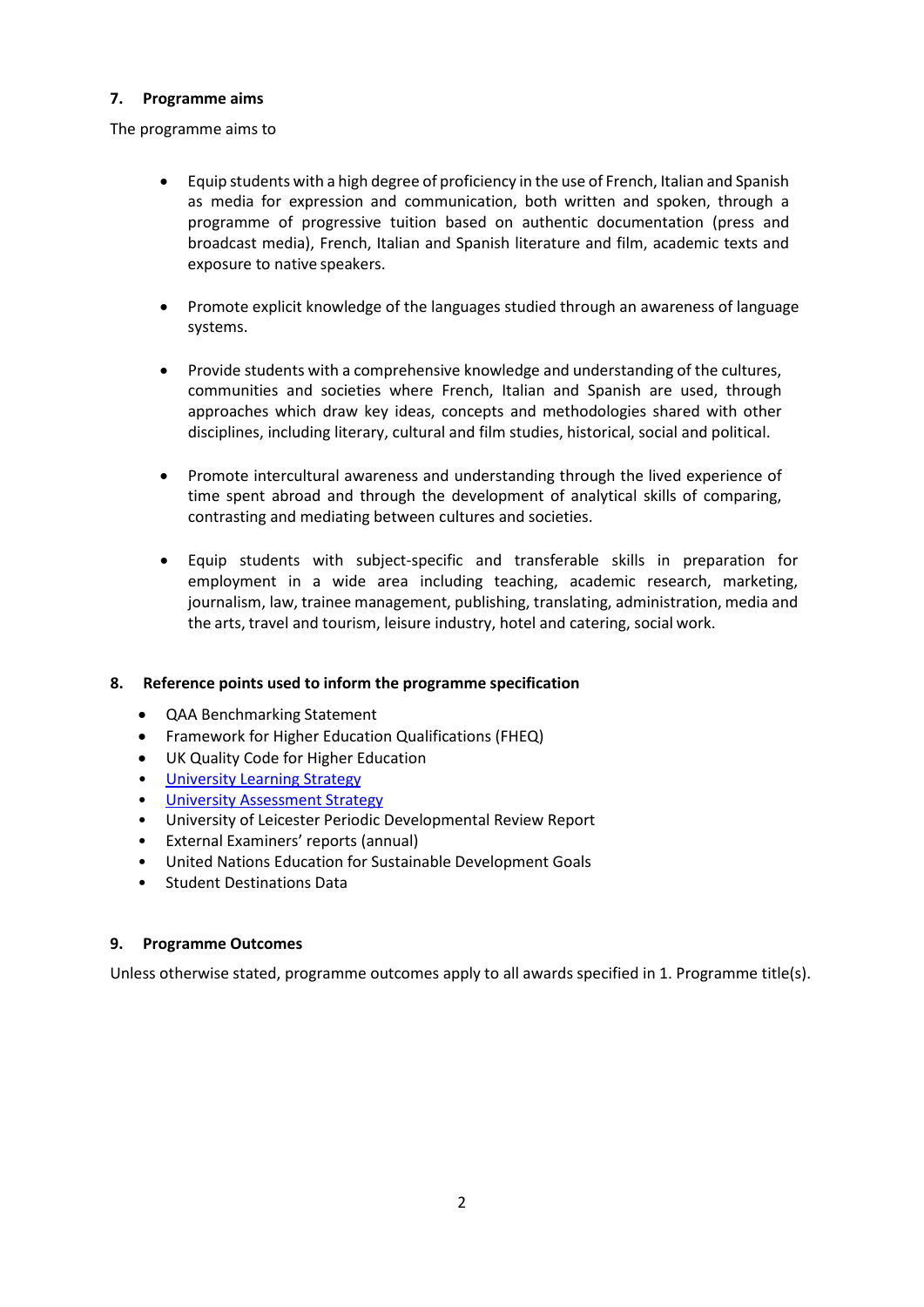## **Discipline specific knowledge and competencies**

## i) Mastery of an appropriate body of knowledge

| <b>Intended Learning</b><br><b>Outcomes</b>                                                      | <b>Teaching and Learning Methods</b>                                                                                                                                   | <b>How Demonstrated?</b>                                                                                                                  |
|--------------------------------------------------------------------------------------------------|------------------------------------------------------------------------------------------------------------------------------------------------------------------------|-------------------------------------------------------------------------------------------------------------------------------------------|
| Knowledge of the<br>structures, registers and<br>varieties of the target<br>languages.           | Spoken and written language<br>classes including video<br>laboratory classes. Online<br>grammar practice. Summer<br>programmes and year<br>abroad in target countries. | Weekly assignments,<br>including exercises marked<br>on line, examinations,<br>role-plays and<br>presentations in the target<br>language. |
| Knowledge and critical<br>understanding of the<br>cultures and societies of<br>target countries. | First year cultural studies<br>programmes, requirement to<br>watch TV news from target<br>countries, lectures and<br>seminars throughout course.                       | Essays, portfolios, presentations,<br>examinations.                                                                                       |

ii) Understanding and application of key concepts and techniques

| <b>Intended Learning</b><br><b>Outcomes</b>                                                                              | <b>Teaching and Learning Methods</b>                                                      | <b>How Demonstrated?</b>                                                      |
|--------------------------------------------------------------------------------------------------------------------------|-------------------------------------------------------------------------------------------|-------------------------------------------------------------------------------|
| Understanding of the<br>principles of phonology,<br>syntax and discourse<br>required to analyse the<br>target languages. | Language classes from years one<br>to final.                                              | Tests and examinations.                                                       |
| Techniques for<br>translating between<br>target and source<br>languages.                                                 | Specific translation sessions within<br>language classes.                                 | Contextualised<br>translating and<br>interpreting tasks.                      |
| Techniques for the analysis<br>of texts (literary, filmic,<br>journalistic).                                             | Textual analysis classes, film<br>sequence analysis in film modules,<br>language classes. | Essays, seminars and<br>presentations, sequence<br>analysis-based assessment. |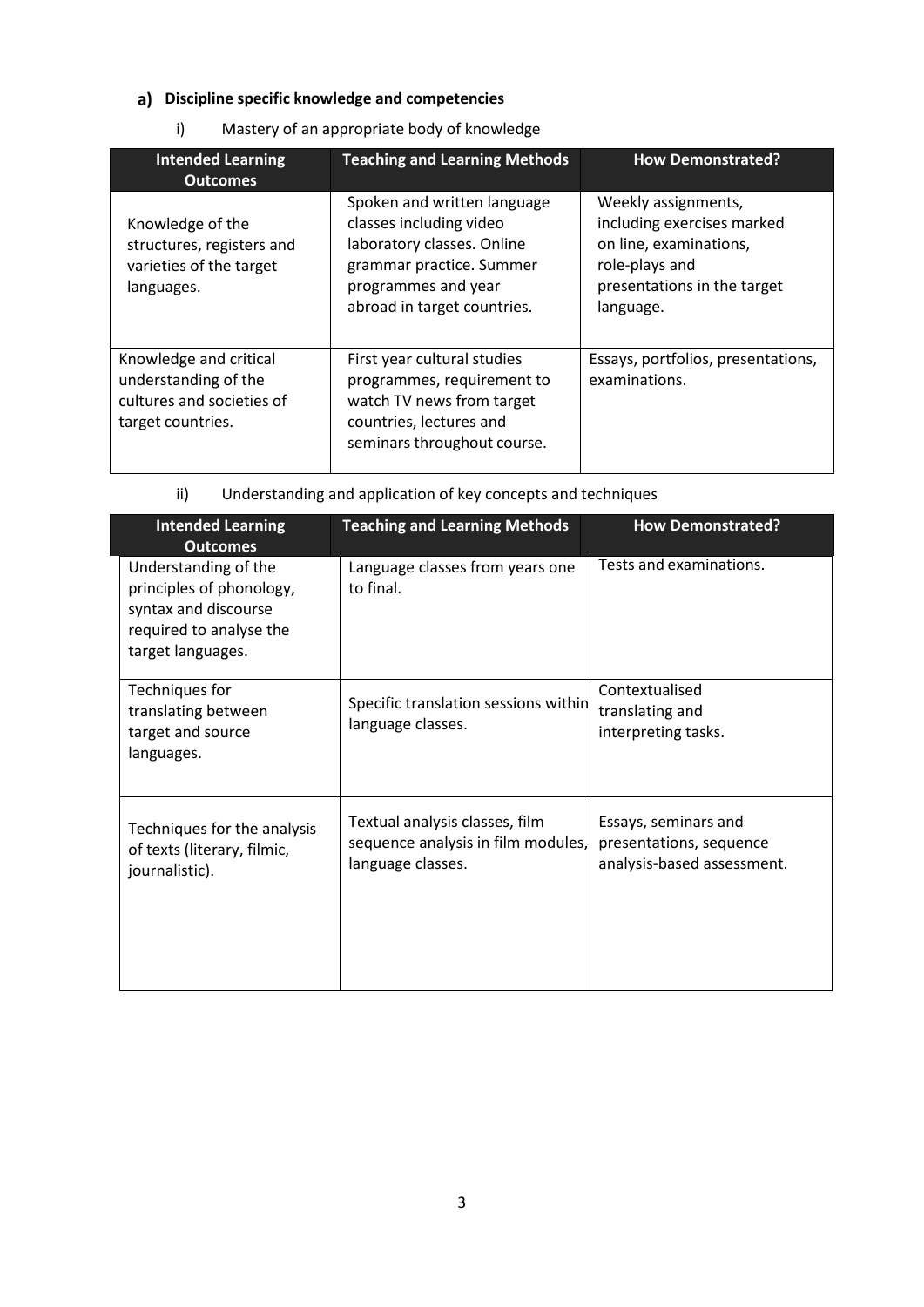iii) Critical analysis of key issues

| <b>Intended Learning</b><br><b>Outcomes</b>                                                                                                                                                        | <b>Teaching and Learning Methods</b>                     | <b>How Demonstrated?</b>                                                        |
|----------------------------------------------------------------------------------------------------------------------------------------------------------------------------------------------------|----------------------------------------------------------|---------------------------------------------------------------------------------|
| Ability to analyse through<br>appropriate<br>methodologies aspects of<br>the literatures, cultures,<br>linguistic contexts, history,<br>political and social<br>structures of target<br>countries. | Lectures, seminars, independent<br>reading and research. | Essays, seminar presentations,<br>examinations, contributions to<br>discussion. |

iv) Clear and concise presentation of material

| <b>Intended Learning</b><br><b>Outcomes</b>                                                                           | <b>Teaching and Learning Methods</b>                                                     | <b>How Demonstrated?</b>                         |
|-----------------------------------------------------------------------------------------------------------------------|------------------------------------------------------------------------------------------|--------------------------------------------------|
| Ability to give a<br>presentation in the target<br>languages on a topic of<br>cultural or sociopolitical<br>interest. | Seminar presentations, oral<br>classes                                                   | Assessed presentations,<br>oral examinations.    |
| Ability to present coherent<br>arguments based on<br>research and personal<br>synthesis of material.                  | Essay, presentations and learning<br>skills sessions; seminars and<br>practical classes. | Assessed essays, presentations,<br>examinations. |

## v) Critical appraisal of evidence with appropriate insight

| <b>Intended Learning</b><br><b>Outcomes</b>                                                                       | <b>Teaching and Learning Methods</b>                                                         | <b>How Demonstrated?</b>                                                       |
|-------------------------------------------------------------------------------------------------------------------|----------------------------------------------------------------------------------------------|--------------------------------------------------------------------------------|
| Ability to synthesise and<br>evaluate relevant<br>literature and internet<br>material on the subjects<br>studied. | Research tasks, portfolios.                                                                  | Assessed research projects,<br>portfolios.                                     |
| Awareness of cultural and<br>political reference systems in<br>target countries.                                  | Lectures, seminars, independent<br>reading, requirement to watch<br>news in target language. | Essays, examinations, reporting<br>back on news in spoken language<br>classes. |

## vi) Other discipline specific competencies

| <b>Intended Learning</b><br><b>Outcomes</b>   | <b>Teaching and Learning Methods</b>                                                                                                 | <b>How Demonstrated?</b>                                                       |
|-----------------------------------------------|--------------------------------------------------------------------------------------------------------------------------------------|--------------------------------------------------------------------------------|
| Intercultural awareness and<br>understanding. | Seminar discussion, study of<br>literature, cinema, current news,<br>role-play and drama, periods of<br>residence in target country. | Seminar presentations, essays,<br>role- play, year abroad research<br>project. |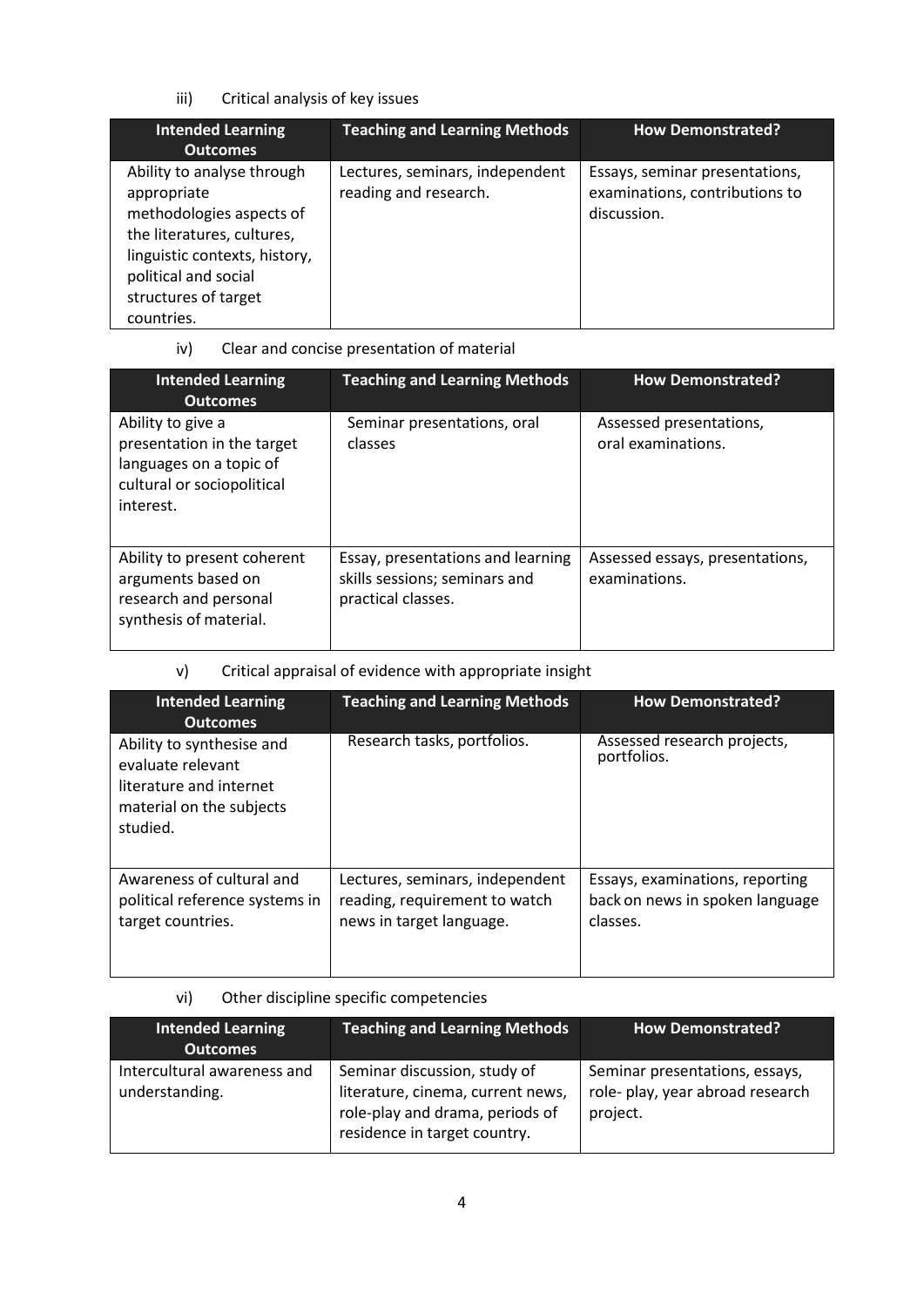### **b)** Transferable skills

i) Oral communication

| <b>Intended Learning</b><br><b>Outcomes</b>                                                                        | <b>Teaching and Learning Methods</b>                                           | <b>How Demonstrated?</b>                                      |
|--------------------------------------------------------------------------------------------------------------------|--------------------------------------------------------------------------------|---------------------------------------------------------------|
| Fluent, accurate and<br>appropriate<br>communication in target<br>languages.                                       | Spoken language classes,<br>language laboratory<br>sessions, residence abroad. | Role-play exercises and<br>simulations, oral<br>examinations. |
| Ability to give well-<br>structured and effective<br>oral presentations<br>demonstrating awareness<br>of audience. | Seminar presentations, oral<br>examination practice followed<br>by feedback.   | Assessed seminar<br>presentations, oral<br>examinations.      |
| Ability to mediate and<br>interpret between target and<br>source cultures.                                         | Translating tasks.                                                             | Assessed translating tasks.                                   |

## ii) Written communication

| <b>Intended Learning</b><br><b>Outcomes</b>                                                                    | <b>Teaching and Learning Methods</b>                                                                                                                         | <b>How Demonstrated?</b>                    |
|----------------------------------------------------------------------------------------------------------------|--------------------------------------------------------------------------------------------------------------------------------------------------------------|---------------------------------------------|
| Production of texts of<br>various types<br>demonstrating accuracy<br>and appropriate discourse<br>conventions. | Weekly language assignments<br>including register exercises,<br>study of and practice in<br>reproducing discourse<br>features of a variety of text<br>types. | Assessed language tasks,<br>examination.    |
| Ability to produce accurate<br>translations between target<br>and source languages.                            | Translation classes.                                                                                                                                         | Assessed translation tasks,<br>examination. |
| Ability to produce written<br>argumentations and critical<br>analyses.                                         | Lectures, seminar and essay<br>writing skills sessions.                                                                                                      | Essays, assessed analyses and<br>reviews.   |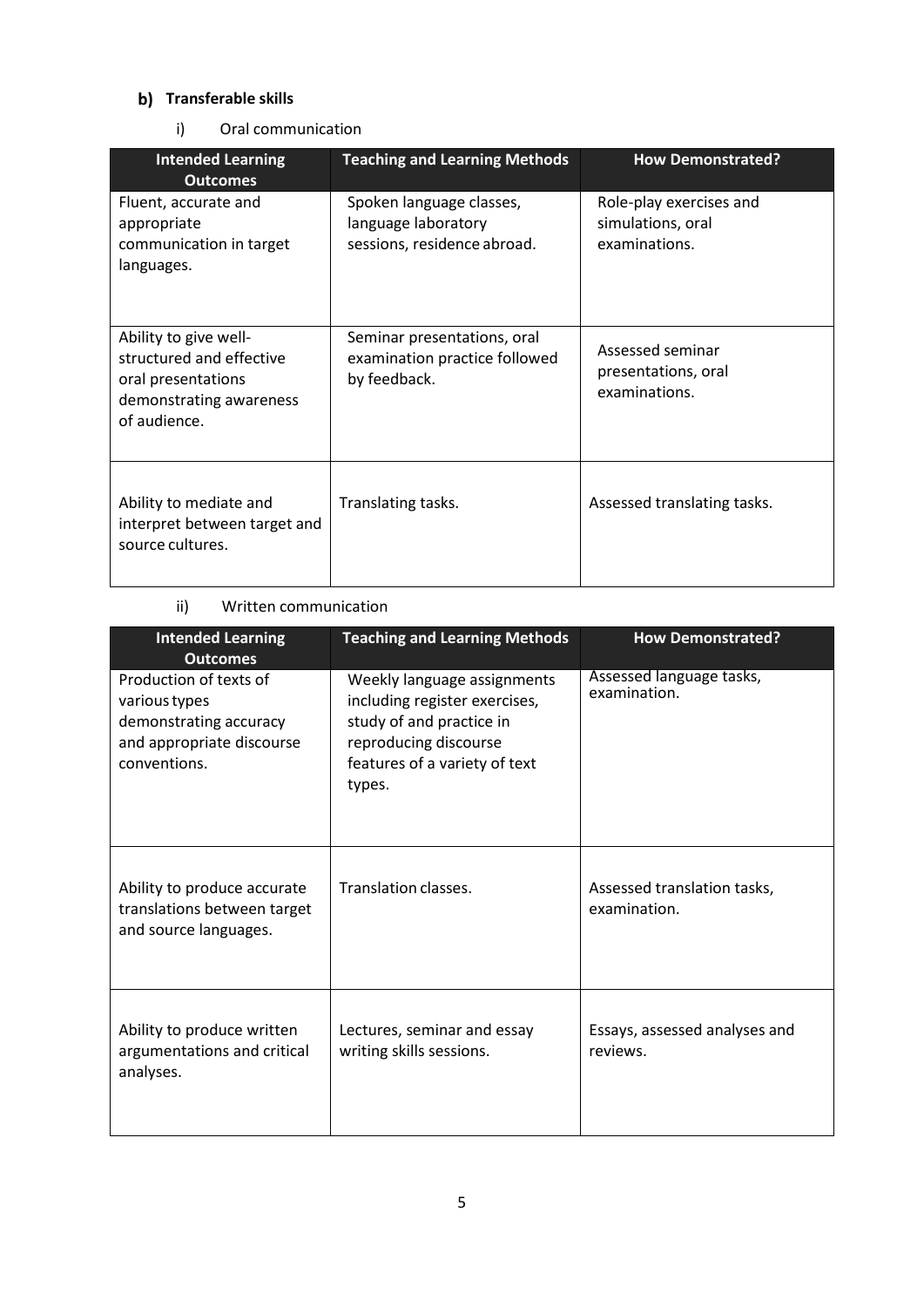## iii) Information technology

| <b>Intended Learning</b><br><b>Outcomes</b>                                                        | <b>Teaching and Learning Methods</b>                                                                                                                                     | <b>How Demonstrated?</b>                                                                             |
|----------------------------------------------------------------------------------------------------|--------------------------------------------------------------------------------------------------------------------------------------------------------------------------|------------------------------------------------------------------------------------------------------|
| Ability to use IT effectively<br>both as a means of<br>communication and as an<br>aid to learning. | On-line grammar practice and<br>other language activities,<br>bulletin boards in target<br>languages, use of internet for<br>research,<br>use of IT to present material. | On-line exercises as<br>requirement, critical<br>appraisal of internet<br>material in presentations. |

## iv) Numeracy

| <b>Intended Learning</b><br><b>Outcomes</b>                                           | <b>Teaching and Learning Methods</b>                                                                                   | <b>How Demonstrated?</b>                                                                  |
|---------------------------------------------------------------------------------------|------------------------------------------------------------------------------------------------------------------------|-------------------------------------------------------------------------------------------|
| Ability to use basic<br>statistical methods in<br>carrying out a research<br>project. | Sessions to introduce<br>concepts in data gathering<br>and analysis in language<br>classes and in cultural<br>modules. | Statistical element in year abroad<br>project, language and cultural<br>modules projects. |

## v) Team working

| <b>Intended Learning</b><br><b>Outcomes</b>                             | <b>Teaching and Learning Methods</b>                                                                                                             | <b>How Demonstrated?</b>                                              |
|-------------------------------------------------------------------------|--------------------------------------------------------------------------------------------------------------------------------------------------|-----------------------------------------------------------------------|
| Team-management and<br>group-working skills,<br>collaborative planning. | Pair and group tasks in oral<br>classes and group projects<br>in cultural modules,<br>including video<br>productions and group<br>presentations. | Assessed group tasks, self-<br>assessment of group-working<br>skills. |

## vi) Problem solving

| <b>Intended Learning</b><br><b>Outcomes</b>                                                                                     | <b>Teaching and Learning Methods</b>                                                                                                                          | <b>How Demonstrated?</b>                                                                                 |
|---------------------------------------------------------------------------------------------------------------------------------|---------------------------------------------------------------------------------------------------------------------------------------------------------------|----------------------------------------------------------------------------------------------------------|
| identify,<br>Ability<br>to<br>describe and analyse<br>problems and to devise<br>appropriate strategies<br>for their resolution. | Assignment tasks involving<br>increasing levels of critical<br>engagement<br>as<br>course<br>analysis<br>proceeds, error<br>through use of<br>marking system. | Coursework assignments,<br>examinations, research projects,<br>ability to self-correct language<br>work. |

## vii) Information handling

| <b>Intended Learning</b><br><b>Outcomes</b>                            | <b>Teaching and Learning Methods</b>          | <b>How Demonstrated?</b>      |
|------------------------------------------------------------------------|-----------------------------------------------|-------------------------------|
| Understanding of<br>information and referential<br>structure of texts. | Language classes,<br>comprehension exercises. | Assessed comprehension tasks. |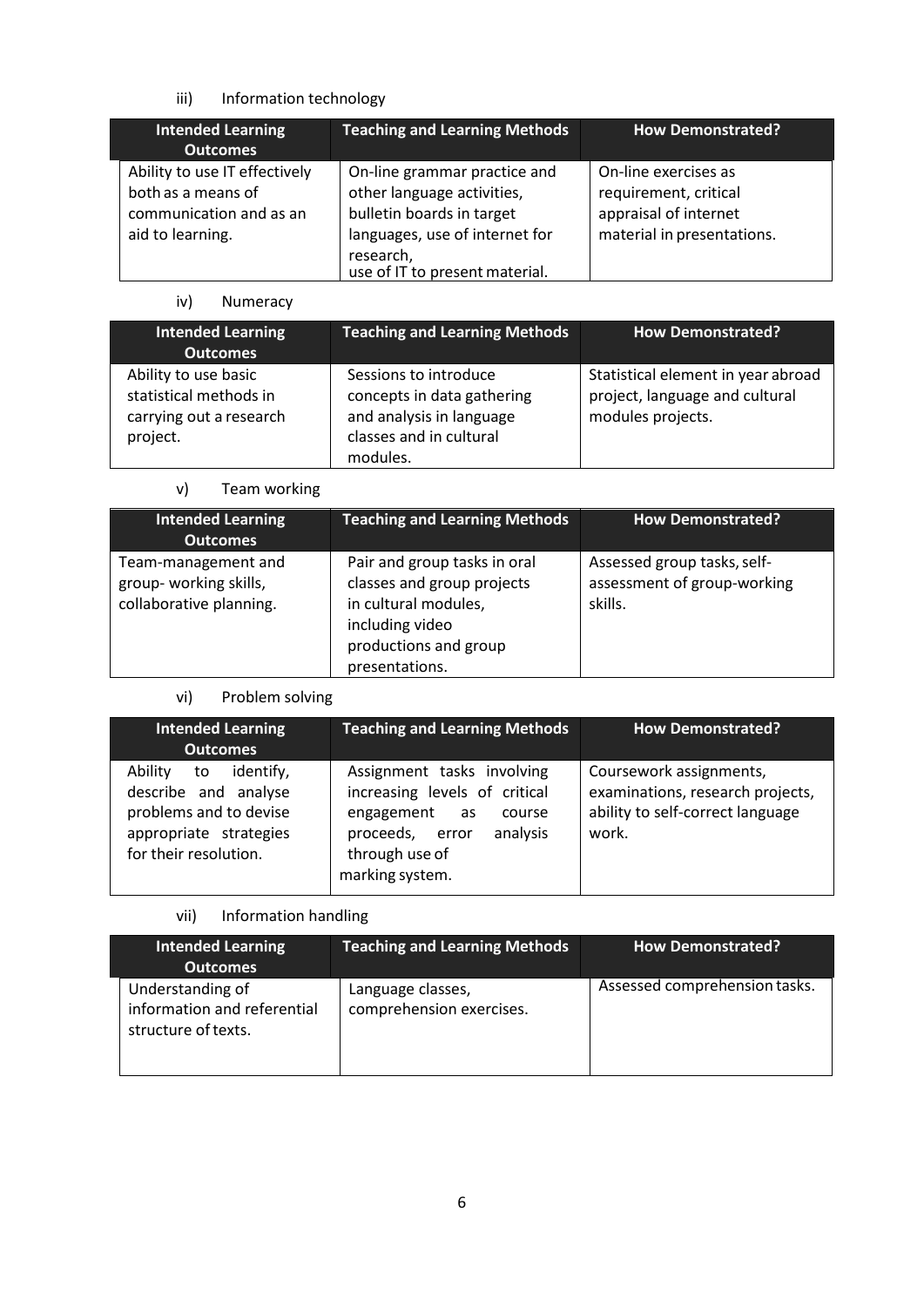| <b>Intended Learning</b><br><b>Outcomes</b>                                                                                                           | <b>Teaching and Learning Methods</b>                                                            | <b>How Demonstrated?</b>                     |
|-------------------------------------------------------------------------------------------------------------------------------------------------------|-------------------------------------------------------------------------------------------------|----------------------------------------------|
| Ability to produce<br>summaries and translation<br>in the target language and<br>between target and source<br>languages.                              | Work on summary and<br>translation in language<br>classes.                                      | Assessed summaries and<br>translations.      |
| Ability to make a personal<br>synthesis of information<br>gathered from paper, audio-<br>visual and online sources<br>in target and native languages. | Research tasks, seminar<br>presentations, oral<br>examinations based on dossier<br>of material. | Essays, presentations, class<br>assignments. |

|  | viii) |  | Skills for lifelong learning |  |
|--|-------|--|------------------------------|--|
|--|-------|--|------------------------------|--|

| <b>Intended Learning</b><br><b>Outcomes</b>                                                                          | <b>Teaching and Learning Methods</b>                                                                                               | <b>How Demonstrated?</b>                          |
|----------------------------------------------------------------------------------------------------------------------|------------------------------------------------------------------------------------------------------------------------------------|---------------------------------------------------|
| Strategies for self-<br>monitoring and<br>continued maintenance<br>and development of<br>skills in target languages. | Development of<br>metalinguistic awareness<br>through language classes,<br>tasks designed to expand<br>target language repertoire. | Language assignments, ability<br>to self-correct. |
| Effectiveness and self-<br>awareness as an<br>independent learner.                                                   | Research tasks, independent,<br>critical and analytical reading and<br>viewing.                                                    | Essays, research projects.                        |

### **10. Progression points**

This degree programme follows the University's standard progression rules set out in Senate [Regulations](http://www.le.ac.uk/senate-regulations) 5. However, all core language modules must be passed in order to progress to the following year of the programme and must be passed at Honours level (40%+).

Final Year core language programmes must be passed at Honours level in order to graduate.

### **Course transfers**

This degree programme follows the University's rules on course transfers set out in Senate [Regulations](https://www2.le.ac.uk/offices/sas2/regulations/documents/sr2-admission-and-registration) 2.

Students transferring from within the University of Leicester or into the University of Leicester are required to have language proficiency equivalent to the year they are transferring into.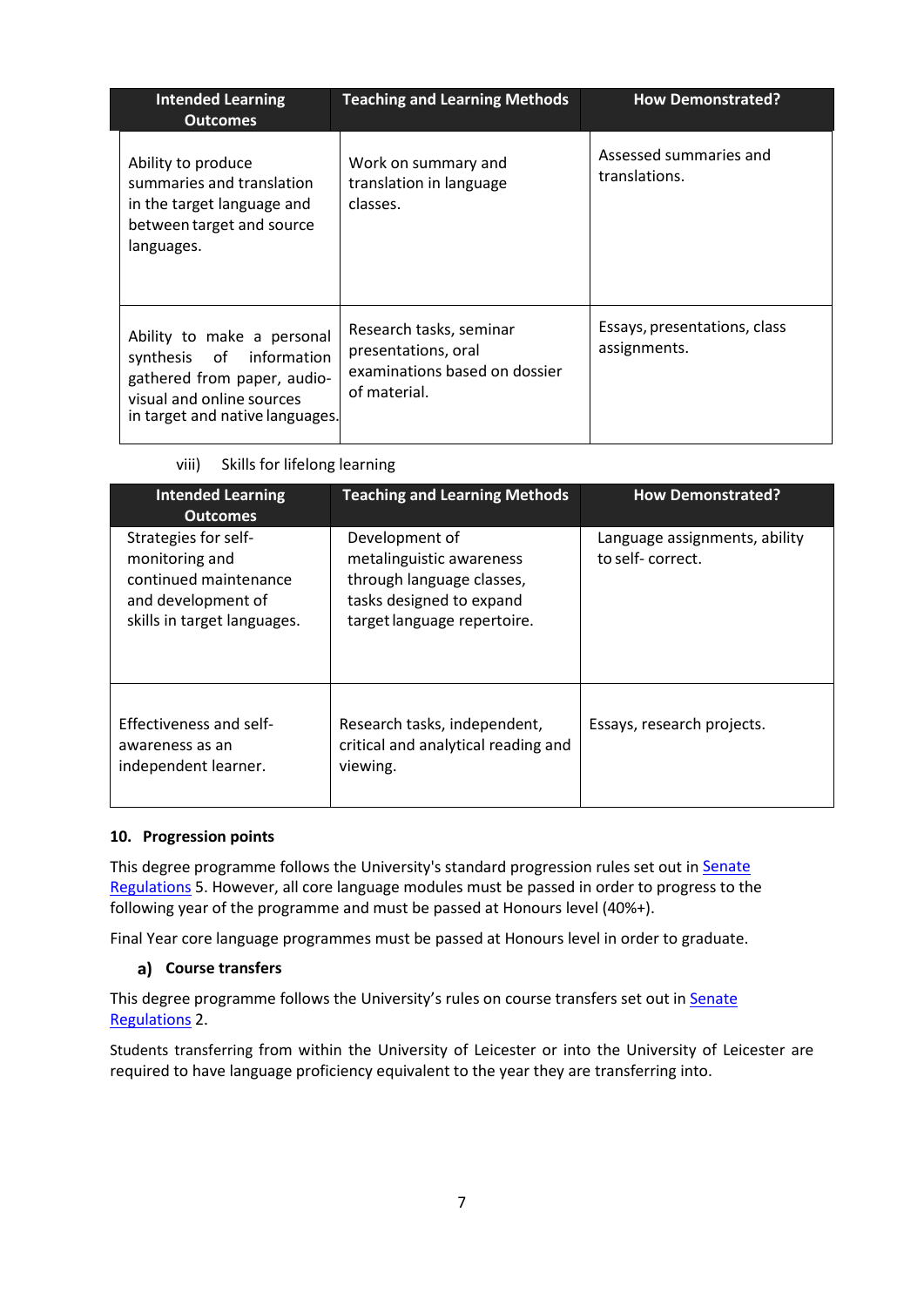#### **11. Criteria for award and classification**

This programme follows the standard scheme of undergraduate award and classification set out in [Senate Regulations](http://www.le.ac.uk/senate-regulations) – see the version of *Senate Regulation 5 governing undergraduate programmes* relevant to the year of entry.

### **12. Special features**

- Consolidation of linguistic skills and opportunity for cultural enrichment at an earlystage of the course through a summer programme in target country at end of Year 1, involving tuition from native speakers at a University linguistic immersion through accommodation with local families.
- Opportunity for total immersion in the target language and culture by the provision of one semester spent in each of the target countries during the third year (two out three of the target countries for the three-language pathway).
- **Deportunity for the development of study skills in target country universities following a** guided programme of learning for the period spent abroad.

### **13. Indications of programme quality**

External examiners' reports consistently emphasize the quality of the student learning experience and the high standard of teaching and of assessment. They also favourably comment on the careful design of our modules' intended learning outcomes and their meeting the requirements of the QAA benchmark statements in all its key elements. Modern Languages at Leicester achieves regularly very high scores in the National Student Survey. In the 2017 NSS Modern Languages achieved an overall satisfaction score of 92%. Students' comments praise in particular the vibrant and supportive student-staff community within Modern Languages. Modern Languages at Leicester was ranked 10th nationally in the Guardian university league table 2020. 95% of the research in Modern Languages at Leicester is recognised internationally.

### **14. External Examiner(s) reports**

The details of the External Examiner(s) for this programme and the most recent External Examiners' reports for this programme can be found at [exampapers@Leicester](https://exampapers.le.ac.uk/) [log-in required]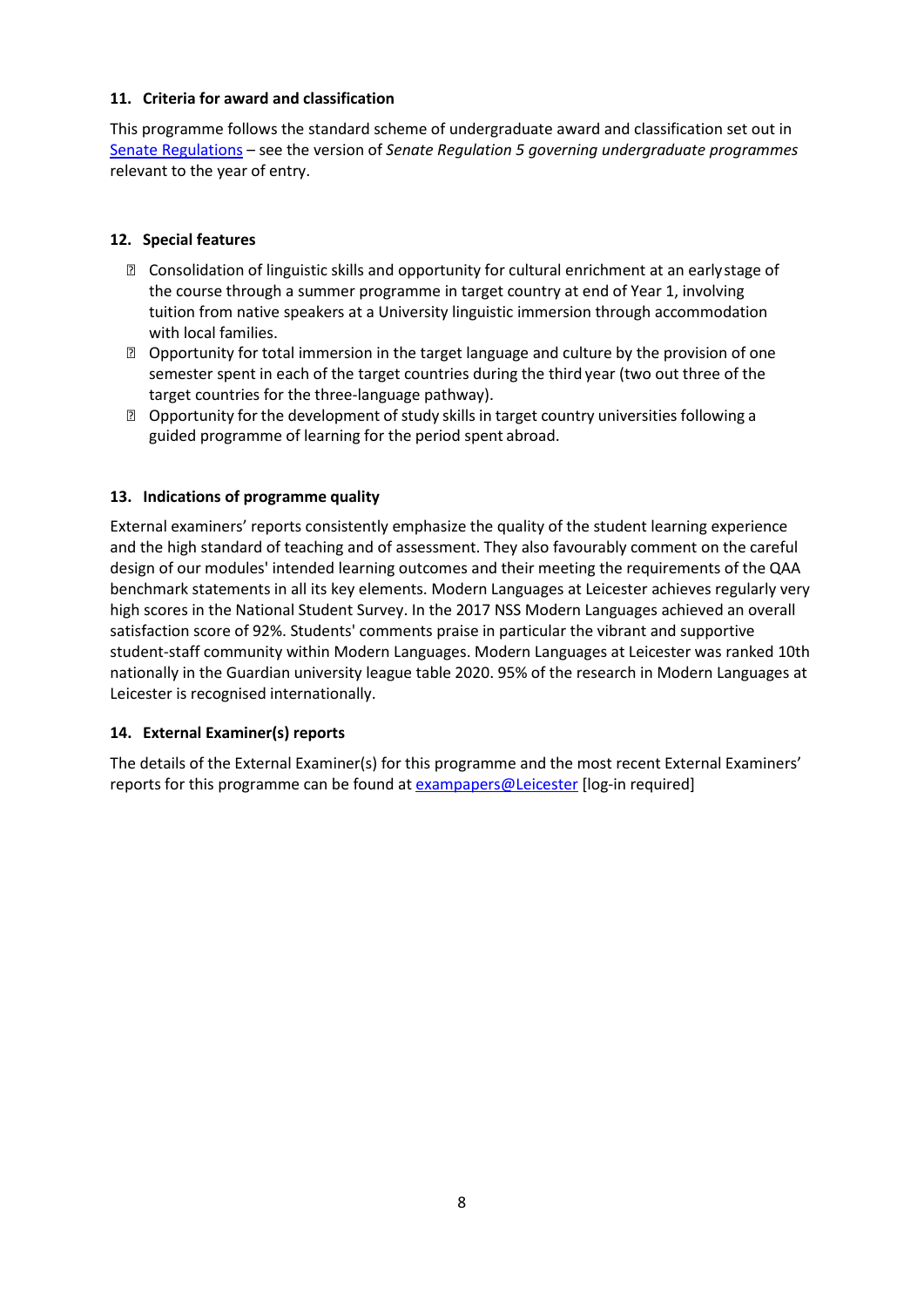

# **Programme Specification (Undergraduate) FOR ENTRY YEAR: 2022/23**

**Date created:** 18/02/2021 **Last amended:** Click or tap to enter a date. Version no. 1

#### **Appendix 1: Programme structure (programme regulations)**

The University regularly reviews its programmes and modules to ensure that they reflect the current status of the discipline and offer the best learning experience to students. On occasion, it may be necessary to alter particular aspects of a course or module.

#### **BA Modern Languages**

**Two-language option**

#### **FIRST YEAR: 2022/23**

| <b>SEMESTER 1 (60 credits)</b>                                                                                                                                           | <b>SEMESTER 2 (60 credits)</b> |  |
|--------------------------------------------------------------------------------------------------------------------------------------------------------------------------|--------------------------------|--|
| <b>CORE</b>                                                                                                                                                              | <b>CORE</b>                    |  |
| Language 1:                                                                                                                                                              |                                |  |
| FR1010/IT1010/SP1010 French/Italian/Spanish Language (Advanced) (30 credits, year-long)                                                                                  |                                |  |
|                                                                                                                                                                          |                                |  |
| Language 2:                                                                                                                                                              |                                |  |
| either:<br>either:                                                                                                                                                       |                                |  |
| FR1020/IT1020/SP1020 French/Italian/Spanish<br>FR1021/IT1021/SP1021 French/Italian/Spanish<br>Language (Beginners) 1 (15 credits)<br>Language (Beginners) 2 (15 credits) |                                |  |
| $or^*$ :<br>$or^*$ :                                                                                                                                                     |                                |  |
| FR1010/IT1010/SP1010 French/Italian/Spanish Language (Advanced) (30 credits, year-long)                                                                                  |                                |  |
| * it is possible for Language 2 to be at Advanced level if the student has A-levels in both languages                                                                    |                                |  |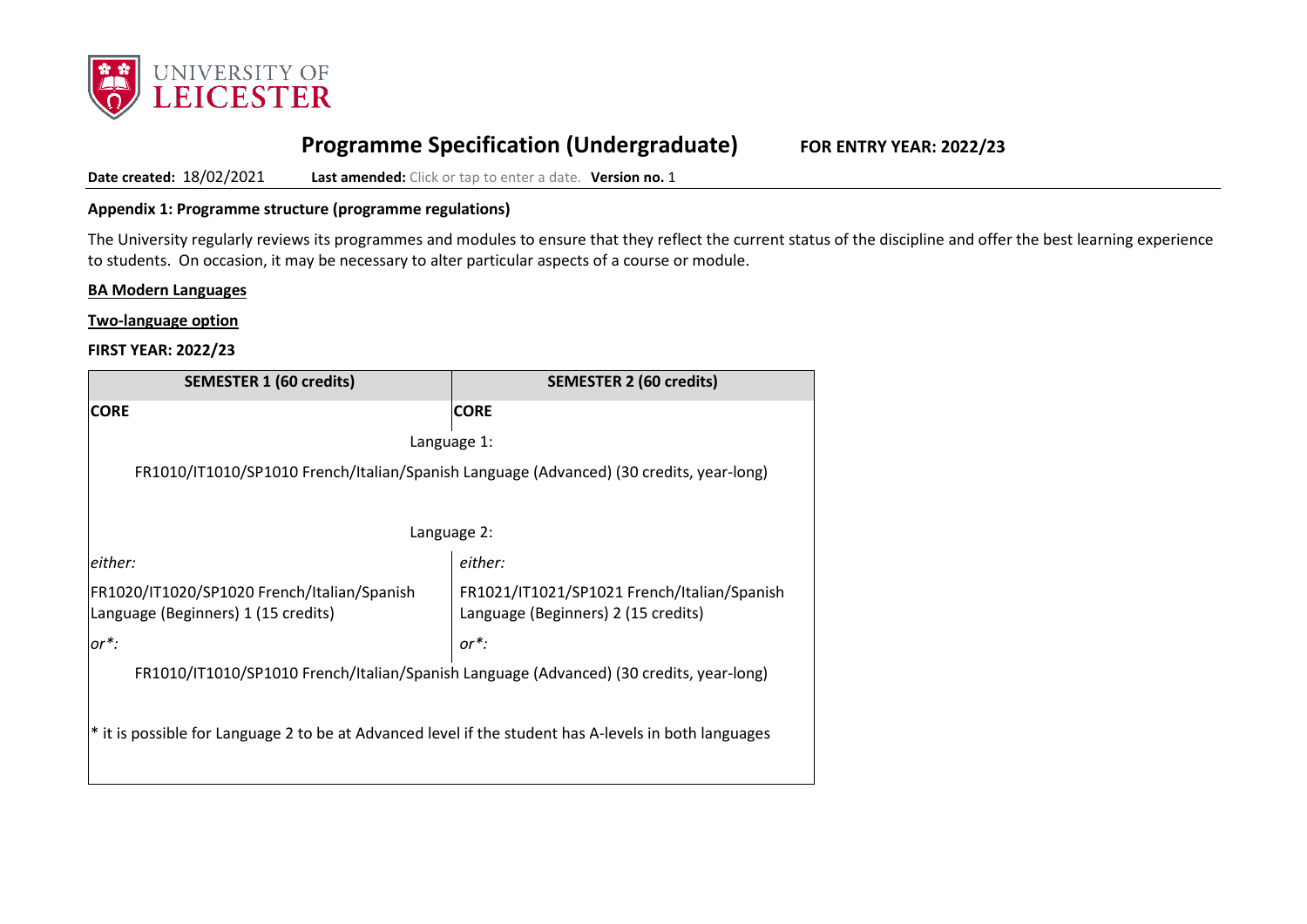| FR1050/IT1028/SP1022 Introduction to<br> French/Italian/Spanish Studies (15 credits)                                         | <b>OPTIONS</b>                                                                      |
|------------------------------------------------------------------------------------------------------------------------------|-------------------------------------------------------------------------------------|
| $\vert$ (as aligned with language 1)                                                                                         | 1 x 15 credit module from the Cultural Studies list<br>(as aligned with Language 1) |
| FR1050/IT1028/SP1022 Introduction to<br> French/Italian/Spanish Studies (15 credits)<br>$\vert$ (as aligned with language 2) | 1 x 15 credit module from the Cultural Studies list<br>(as aligned with Language 2) |

#### **SECOND YEAR: 2023/24**

| <b>SEMESTER 1 (60 credits)</b>                                                               | <b>SEMESTER 2 (60 credits)</b>                                                                |  |
|----------------------------------------------------------------------------------------------|-----------------------------------------------------------------------------------------------|--|
| <b>CORE</b>                                                                                  |                                                                                               |  |
|                                                                                              |                                                                                               |  |
|                                                                                              | Language 1:                                                                                   |  |
|                                                                                              | FR2010/IT2024/SP2010 French/Italian/Spanish Language (Post-Advanced) (30 credits, year-long)  |  |
|                                                                                              |                                                                                               |  |
| Language 2:                                                                                  |                                                                                               |  |
|                                                                                              | either:                                                                                       |  |
|                                                                                              | FR2018/IT2005/SP2005 French/Italian/Spanish Language (Post-Beginners) (30 credits, year-long) |  |
| or (if Language 2 in Year 1 was taken as Advanced):                                          |                                                                                               |  |
| FR2010/IT2024/SP2010 French/Italian/Spanish Language (Post-Advanced) (30 credits, year-long) |                                                                                               |  |
|                                                                                              |                                                                                               |  |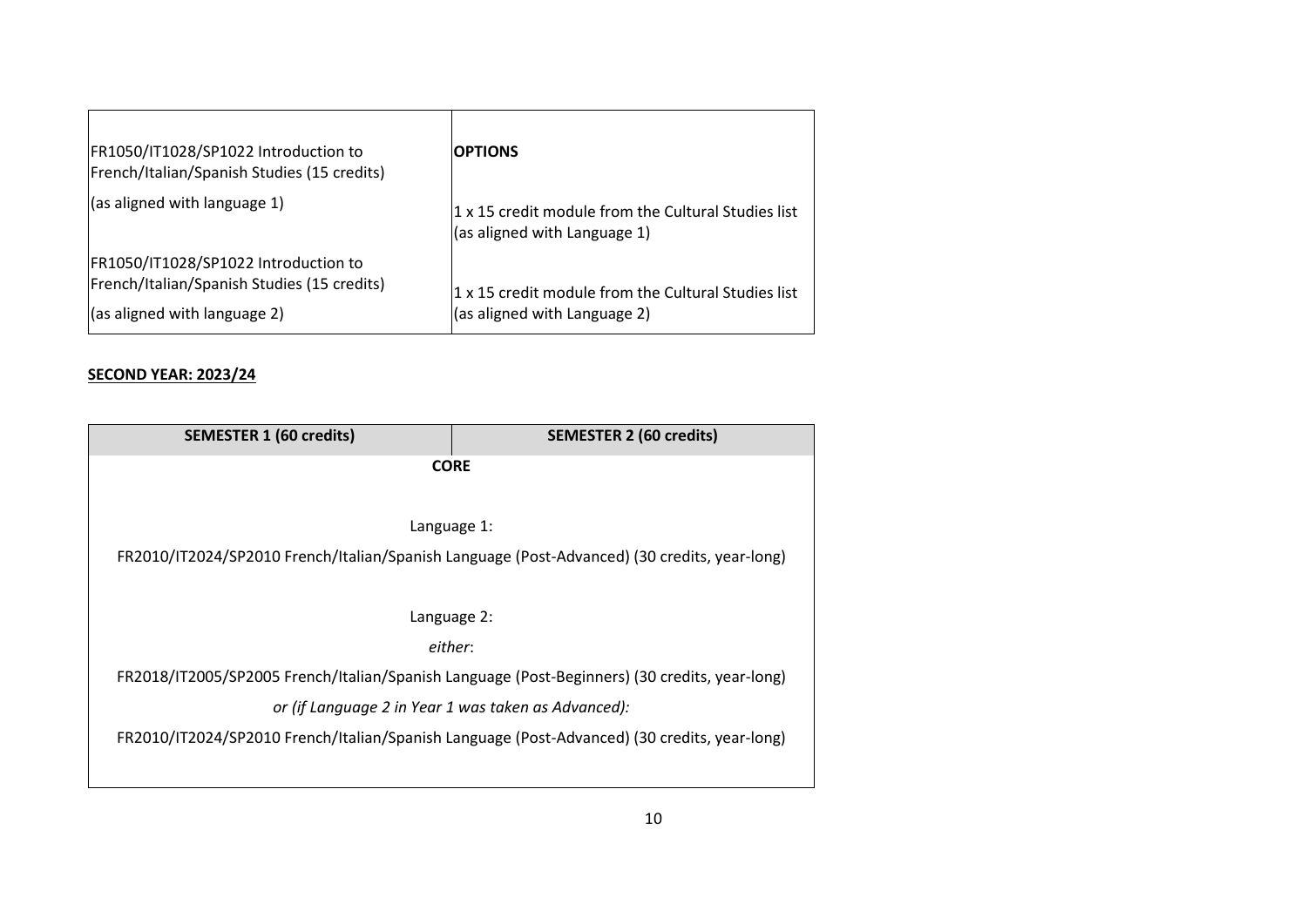| <b>OPTIONS</b>                                     | <b>OPTIONS</b>                                     |
|----------------------------------------------------|----------------------------------------------------|
| 1 x 15 credit module from Modern Languages         | 1 x 15 credit module from Modern Languages         |
| Cultural Studies list (as aligned with language 1) | Cultural Studies list (as aligned with language 1) |
| 1 x 15 credit module from Modern Languages         | 1 x 15 credit module from Modern Languages         |
| Cultural Studies list (as aligned with language 2) | Cultural Studies list (as aligned with language 2) |

#### **THIRD YEAR: 2024/25**

Students are required to spend a full academic session abroad between the second and final years, following approved courses at a university in France, Belgium, Canada, Switzerland, Italy, Spain or Latin America (Mexico, Colombia), or alternatively as an assistant in a school in one of those countries. Students also have the option of doing a work placement, subject to departmental approval.

Students studying a language from ab initio are normally expected to spend at least one semester in a country where that language is spoken.

| <b>SEMESTER 1 (60 credits)</b>                                                      | <b>SEMESTER 2 (60 credits)</b>                                                      |
|-------------------------------------------------------------------------------------|-------------------------------------------------------------------------------------|
| <b>CORE</b>                                                                         | <b>CORE</b>                                                                         |
| ML3030 Year Abroad Placement Evaluation: Study<br>or Work (Semester 1) (15 credits) | ML3031 Year Abroad Placement Evaluation: Study<br>or Work (Semester 1) (15 credits) |
| ML3033 Language Skills (Semester 1) (45 credits)                                    | ML3034 Language Skills (Semester 2) (45 credits)                                    |

**For students spending the year in one country only (approval required)**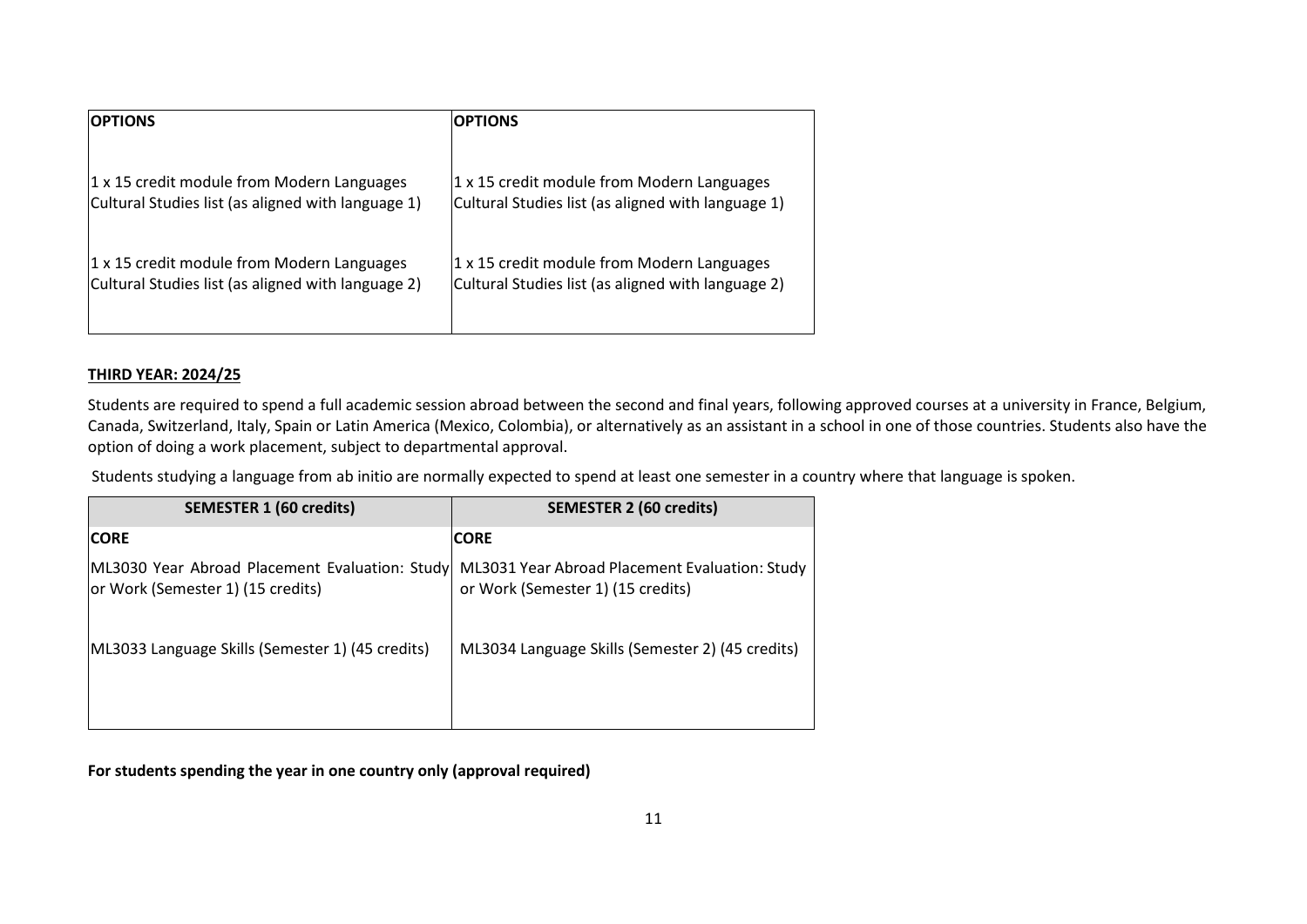| <b>SEMESTER 1</b>                                                               | <b>SEMESTER 2</b>                                |
|---------------------------------------------------------------------------------|--------------------------------------------------|
| <b>CORE</b>                                                                     |                                                  |
| ML3032 Year Abroad Placement Evaluation: Study or Work (Year-long) (30 credits) |                                                  |
|                                                                                 |                                                  |
| ML3033 Language Skills (Semester 1) (45 credits)                                | ML3034 Language Skills (Semester 2) (45 credits) |
|                                                                                 |                                                  |
|                                                                                 |                                                  |
|                                                                                 |                                                  |

#### **FOURTH YEAR 2025/26**

| <b>SEMESTER 1 (60 credits)</b> | <b>SEMESTER 2 (60 credits)</b>                                                          |
|--------------------------------|-----------------------------------------------------------------------------------------|
|                                | <b>CORE</b>                                                                             |
|                                |                                                                                         |
|                                | Language 1:                                                                             |
|                                | FR3111/IT3010/SP3010 Final Year French/Italian/Spanish Language (30 credits, year-long) |
|                                |                                                                                         |
|                                | Language 2:                                                                             |
|                                | FR3111/IT3010/SP3010 Final Year French/Italian/Spanish Language (30 credits, year-long) |
|                                |                                                                                         |
|                                |                                                                                         |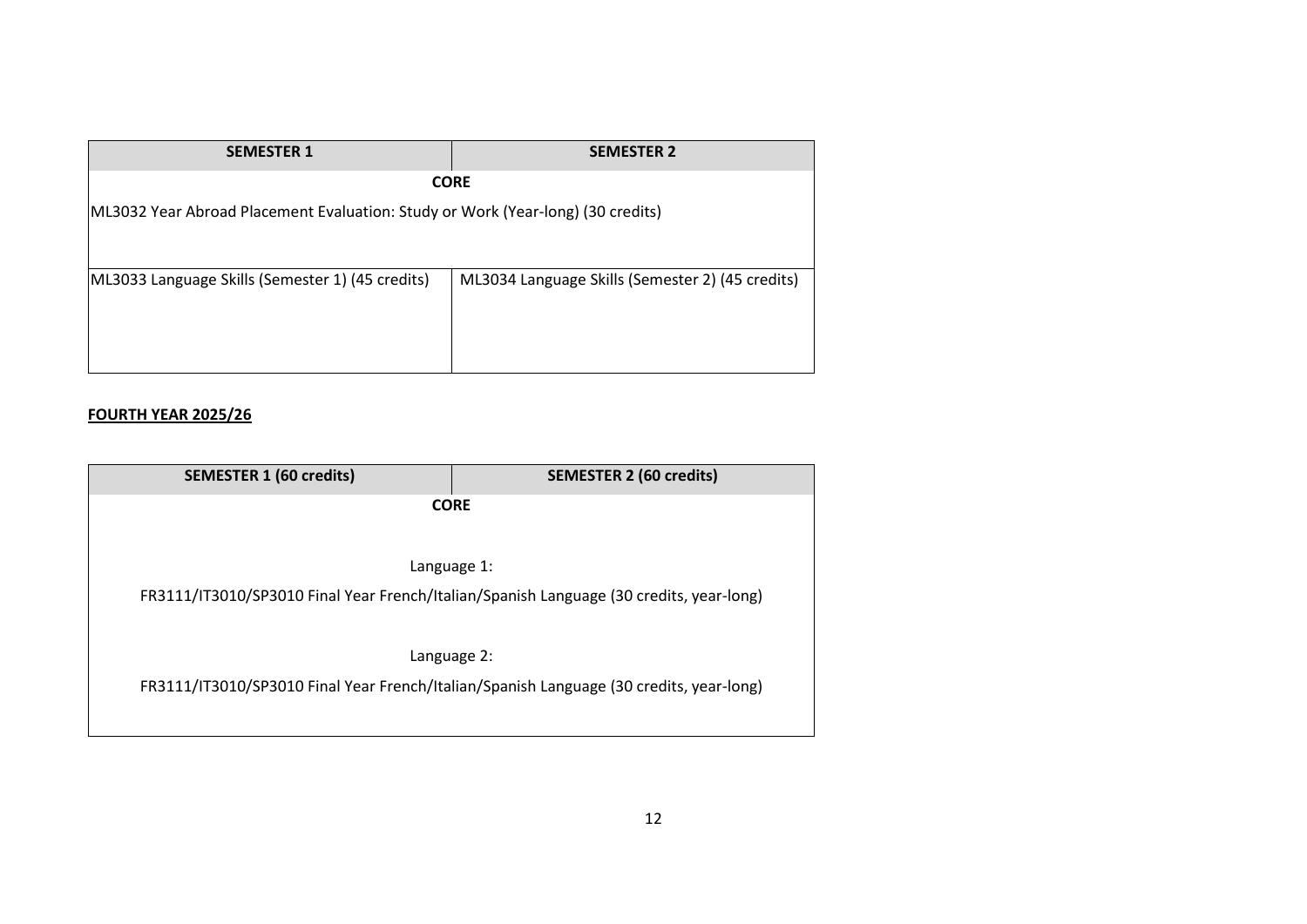| <b>OPTIONS</b>                                      | <b>OPTIONS</b>                                      |
|-----------------------------------------------------|-----------------------------------------------------|
| 1 x 15 credit module from Cultural Studies list (as | 1 x 15 credit module from Cultural Studies list (as |
| aligned with language 1)                            | aligned with language 1)                            |
| 1 x 15 credit module from Cultural Studies list (as | 1 x 15 credit module from Cultural Studies list (as |
| aligned with language 2)                            | aligned with language 2)                            |

## **Three-language option:**

## **FIRST YEAR 2022/23**

| <b>SEMESTER 1 (60 credits)</b>                                                          | <b>SEMESTER 2 (60 credits)</b>                                                     |  |  |
|-----------------------------------------------------------------------------------------|------------------------------------------------------------------------------------|--|--|
| <b>CORE</b>                                                                             | <b>CORE</b>                                                                        |  |  |
|                                                                                         | Language 1:                                                                        |  |  |
| FR1010/IT1010/SP1010 French/Italian/Spanish Language (Advanced) (30 credits, year-long) |                                                                                    |  |  |
|                                                                                         | Language 2:                                                                        |  |  |
| FR1010/IT1010/SP1010 French/Italian/Spanish Language (Advanced) (30 credits, year-long) |                                                                                    |  |  |
| Language 3:                                                                             |                                                                                    |  |  |
| either:                                                                                 | either:                                                                            |  |  |
| FR1020/IT1020/SP1020 French/Italian/Spanish<br>Language (Beginners) 1 (15 credits)      | FR1021/IT1021/SP1021 French/Italian/Spanish<br>Language (Beginners) 2 (15 credits) |  |  |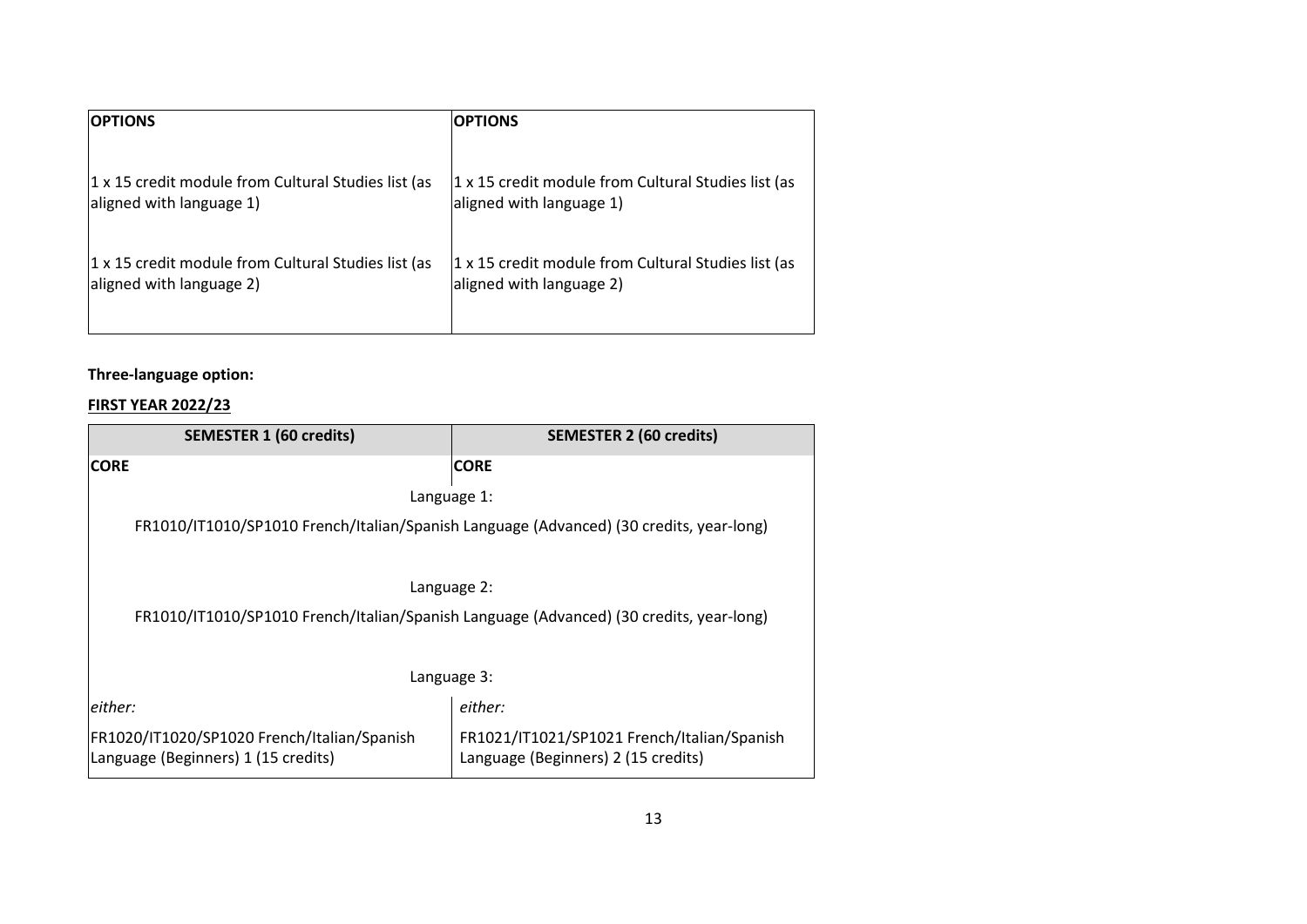| $or^*$ :                                                                                                                                                                                                                                                                                                                 | $or^*$ :                                                                                                                                                                          |  |
|--------------------------------------------------------------------------------------------------------------------------------------------------------------------------------------------------------------------------------------------------------------------------------------------------------------------------|-----------------------------------------------------------------------------------------------------------------------------------------------------------------------------------|--|
|                                                                                                                                                                                                                                                                                                                          | FR1010/IT1010/SP1010 French/Italian/Spanish Language (Advanced) (30 credits, year-long)                                                                                           |  |
| * It is possible for Language 3 to be at Advanced level if the student has A-levels in all three languages                                                                                                                                                                                                               |                                                                                                                                                                                   |  |
| FR1050/IT1028/SP1022 Introduction to<br>French/Italian/Spanish Studies (15 credits)                                                                                                                                                                                                                                      | <b>OPTIONS</b>                                                                                                                                                                    |  |
| (as aligned with one of the languages being<br>studied)**                                                                                                                                                                                                                                                                | 1 x 15 credit module from the Cultural Studies list<br>(as aligned with one of the languages being<br>studied)***                                                                 |  |
| ** A student registered on the three-language<br>option may choose to drop a language and move to<br>the two-language option at the end of Year 1 or 2.<br>The modules FR1050, IT1028 and SP1022 are not<br>deemed a compulsory element of Year 1 for a<br>student who chooses to switch to the two-<br>language option. | ***Students' choices here must comprise one from<br>each of two of the three languages. A cultural<br>studies module for the remaining language must<br>then be chosen in Year 2. |  |

## **SECOND YEAR 2023/24**

| <b>SEMESTER 1 (60 credits)</b> | <b>SEMESTER 2 (60 credits)</b> |
|--------------------------------|--------------------------------|
|                                | <b>CORE</b>                    |
|                                |                                |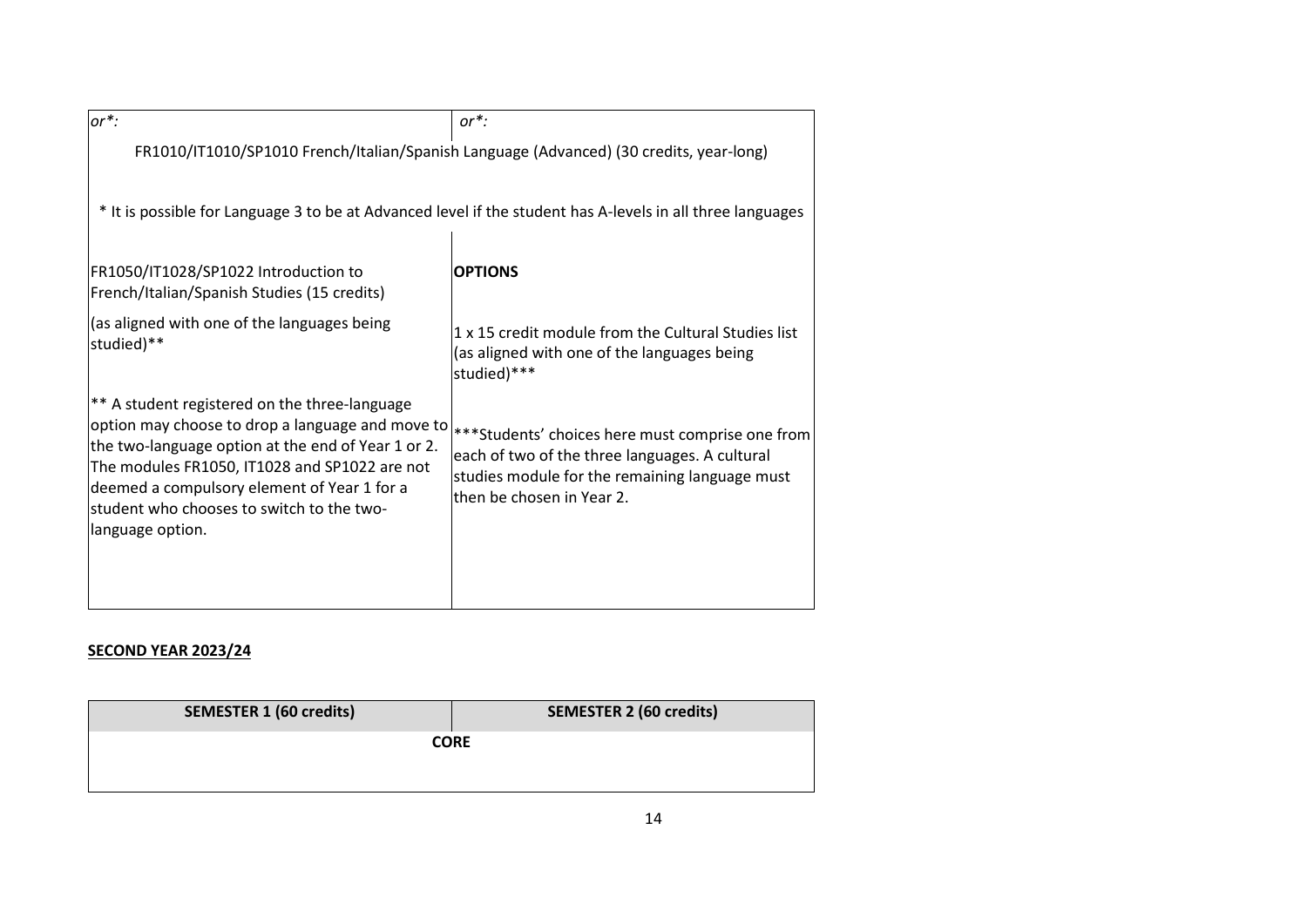| Language 1:                                                                                                                                                                                                                                                  |                                                                                                                               |  |  |  |
|--------------------------------------------------------------------------------------------------------------------------------------------------------------------------------------------------------------------------------------------------------------|-------------------------------------------------------------------------------------------------------------------------------|--|--|--|
| FR2010/IT2024/SP2010 French/Italian/Spanish Language (Post-Advanced) (30 credits, year-long)                                                                                                                                                                 |                                                                                                                               |  |  |  |
|                                                                                                                                                                                                                                                              | Language 2:                                                                                                                   |  |  |  |
| FR2010/IT2024/SP2010 French/Italian/Spanish Language (Post-Advanced) (30 credits, year-long)                                                                                                                                                                 |                                                                                                                               |  |  |  |
|                                                                                                                                                                                                                                                              | Language 3:                                                                                                                   |  |  |  |
| either: FR2018/IT2005/SP2005 French/Italian/Spanish Language (Post-Beginners) (30 credits, year-long)<br>or (if Language 2 in Year 1 was taken as Advanced): FR2010/IT2024/SP2010 French/Italian/Spanish<br>Language (Post-Advanced) (30 credits, year-long) |                                                                                                                               |  |  |  |
| <b>OPTIONS</b>                                                                                                                                                                                                                                               | <b>OPTIONS</b>                                                                                                                |  |  |  |
| 1 x 15 credit module from Modern Languages<br>Cultural Studies list (as aligned with one of the<br>languages being studied)**                                                                                                                                | 1 x 15 credit module from Modern Languages<br>Cultural Studies list (as aligned with one of the<br>languages being studied)** |  |  |  |

\*\* One of these two Cultural Studies modules must be aligned with the language not represented in the equivalent choices in year 1 (eg if an FR-coded module and an SP-coded module were selected in Year 1, an IT-coded module must be selected from Modern Languages Cultural Studies list in Year 2). This is to ensure that a Cultural Studies module for each of the three languages is chosen across the first two years of study.

#### **THIRD YEAR 2024/25**

Students are required to spend a full academic session abroad between the second and final years, following approved courses at a university in France, Belgium, Canada, Switzerland, Italy, Spain or Latin America (Mexico, Colombia), or alternatively as an assistant in a school in one of those countries. Students also have the option of doing a work placement, subject to departmental approval.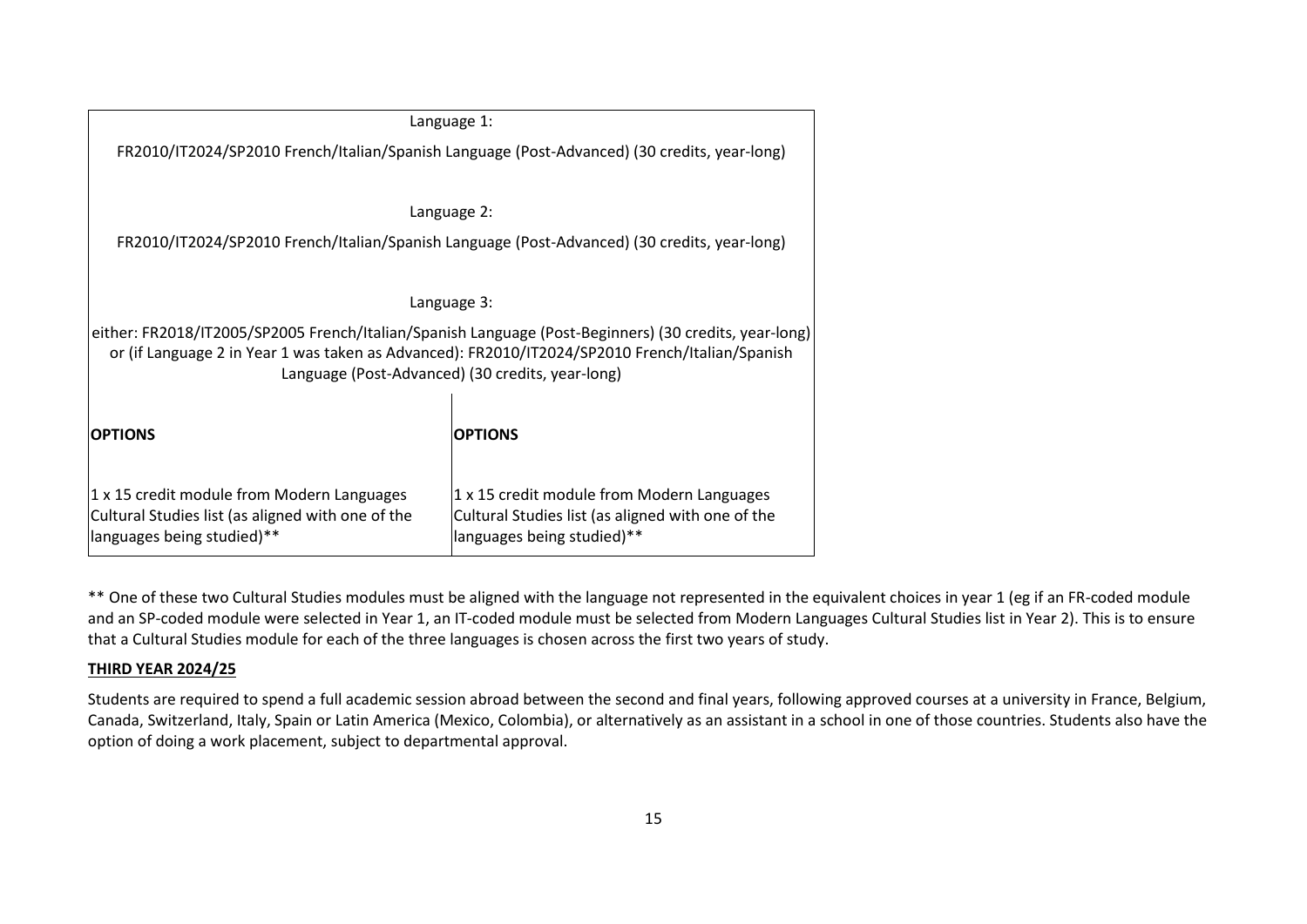Students must normally spend a minimum of one semester in each of two countries, as aligned with two of their three languages. If a language is being studied ab initio, then it is expected that one of these semesters will be in a country aligned with that language. Students also are encouraged to spend an additional shorter period, either side of these semesters abroad, in a country aligned with the remaining of the three languages being studied.

| <b>SEMESTER 1 (60 credits)</b>                                                      | <b>SEMESTER 2 (60 credits)</b>                                                      |  |
|-------------------------------------------------------------------------------------|-------------------------------------------------------------------------------------|--|
| <b>CORE</b>                                                                         | <b>CORE</b>                                                                         |  |
| ML3030 Year Abroad Placement Evaluation: Study<br>or Work (Semester 1) (15 credits) | ML3031 Year Abroad Placement Evaluation: Study<br>or Work (Semester 1) (15 credits) |  |
| [ML3033 Language Skills (Semester 1) (45 credits)                                   | ML3034 Language Skills (Semester 2) (45 credits)                                    |  |

## **For students spending the year in one country only (approval required)**

| <b>SEMESTER 1</b>                                                               | <b>SEMESTER 2</b>                                |  |  |
|---------------------------------------------------------------------------------|--------------------------------------------------|--|--|
| <b>CORE</b>                                                                     |                                                  |  |  |
| ML3032 Year Abroad Placement Evaluation: Study or Work (Year-long) (30 credits) |                                                  |  |  |
|                                                                                 |                                                  |  |  |
| ML3033 Language Skills (Semester 1) (45 credits)                                | ML3034 Language Skills (Semester 2) (45 credits) |  |  |
|                                                                                 |                                                  |  |  |
|                                                                                 |                                                  |  |  |
|                                                                                 |                                                  |  |  |

#### **FOURTH YEAR 2025/26**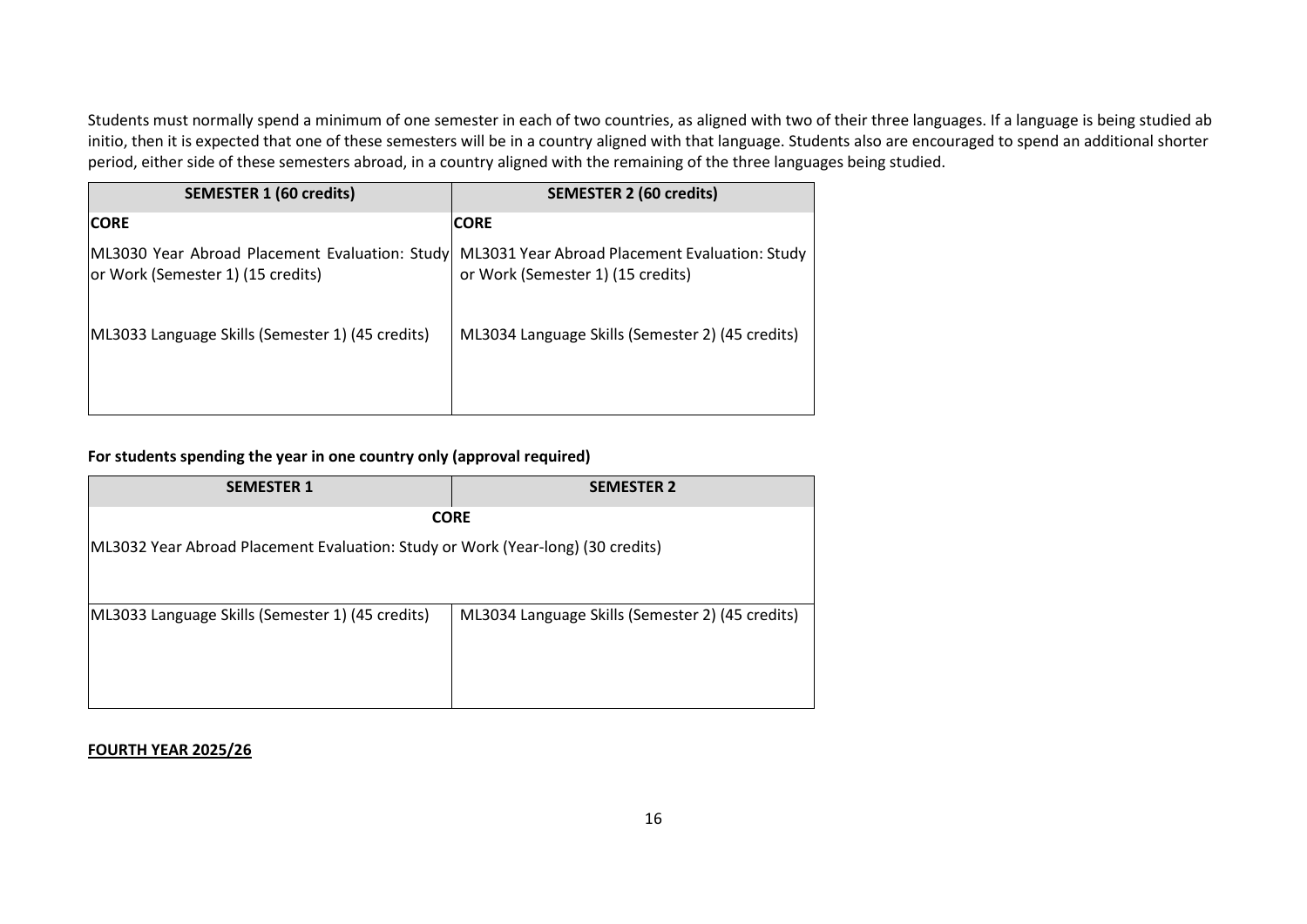\* Students must take one Modern Language Cultural Studies module from each of two of their three languages.

**Year 1 2022/23**

Credit breakdown (two-language option)

| <b>Status</b> | Year-long* | Semester 1 | Semester 2 |
|---------------|------------|------------|------------|
| Core          | 60 credits | 30 credits | n/a        |
|               |            |            |            |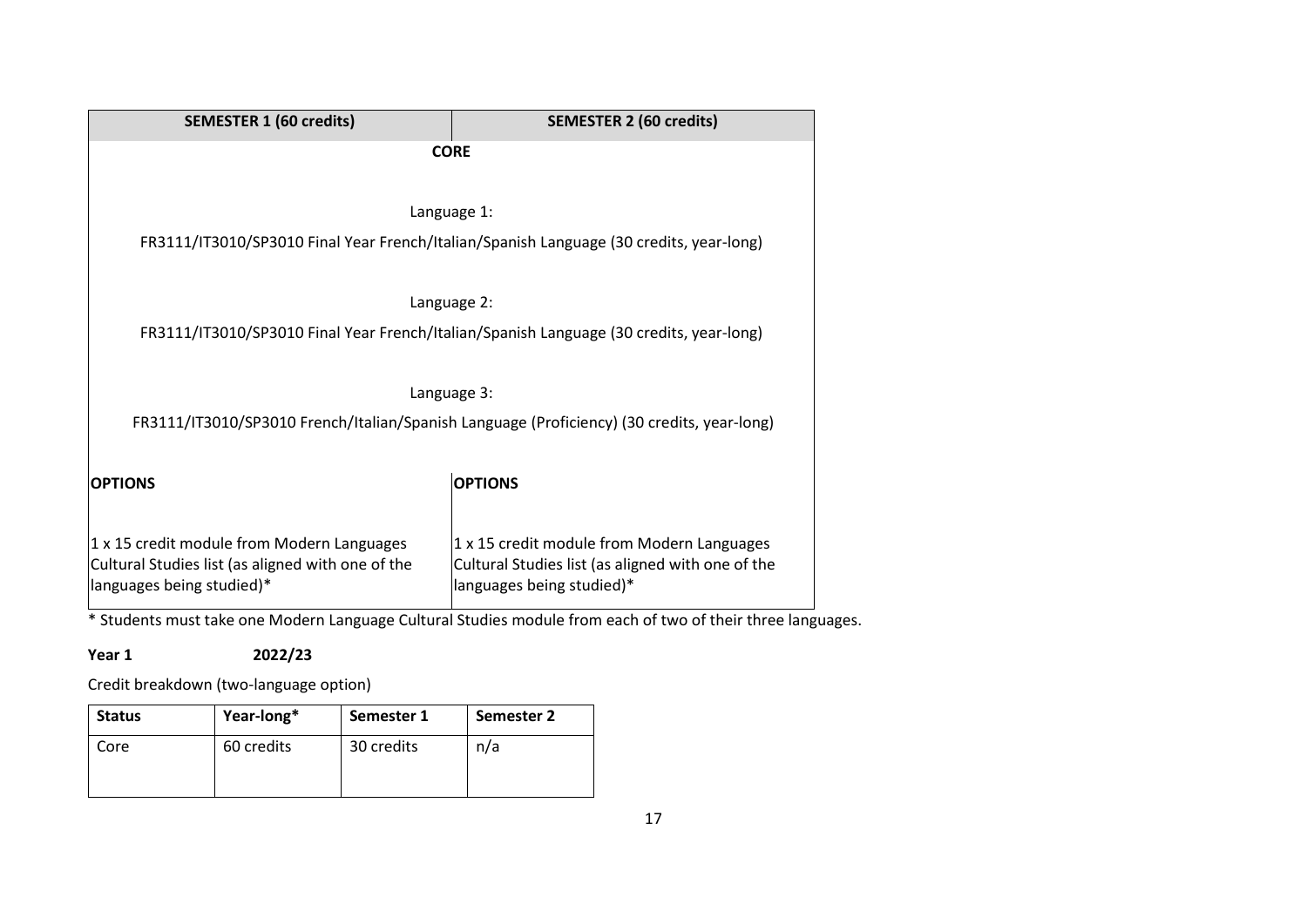| <b>Status</b> | Year-long* | Semester 1 | Semester 2           |
|---------------|------------|------------|----------------------|
| Optional      | n/a        | n/a        | 30 credits           |
|               |            |            | 120 credits in total |

Credit breakdown (three-language option)

| <b>Status</b> | Year-long* | Semester 1 | Semester 2 |
|---------------|------------|------------|------------|
| Core          | 60 credits | 15 credits | n/a        |
| Core          | 30 credits | n/a        | n/a        |
| Optional      | n/a        | n/a        | 15 credits |

120 credits in total

\*FR1020/IT1020/SP1020 (sem. 1) and FR1021/IT1021/SP1021 (sem.2) are 15 credits each. Students need to take both the sem. 1 and the sem. 2 modules, totalling 30 credits across the year.

Core modules

| <b>Delivery period</b> | Code          | <b>Title</b>                 | <b>Credits</b> |
|------------------------|---------------|------------------------------|----------------|
| Year long              | FR1010        | French Language Advanced     | 30 credits     |
| Year long              | <b>IT1010</b> | Italian Language Advanced    | 30 credits     |
| Year long              | SP1010        | Spanish Language Advanced    | 30 credits     |
| Sem 1                  | FR1020        | French Language Beginners 1  | 15 credits     |
| Sem <sub>2</sub>       | FR1021        | French Language Beginners 2  | 15 credits     |
| Sem 1                  | <b>IT1020</b> | Italian Language Beginners 1 | 15 credits     |
| Sem <sub>2</sub>       | IT1021        | Italian Language Beginners 2 | 15 credits     |
| Sem 1                  | SP1020        | Spanish Language Beginners 1 | 15 credits     |
| Sem <sub>2</sub>       | SP1021        | Spanish Language Beginners 2 | 15 credits     |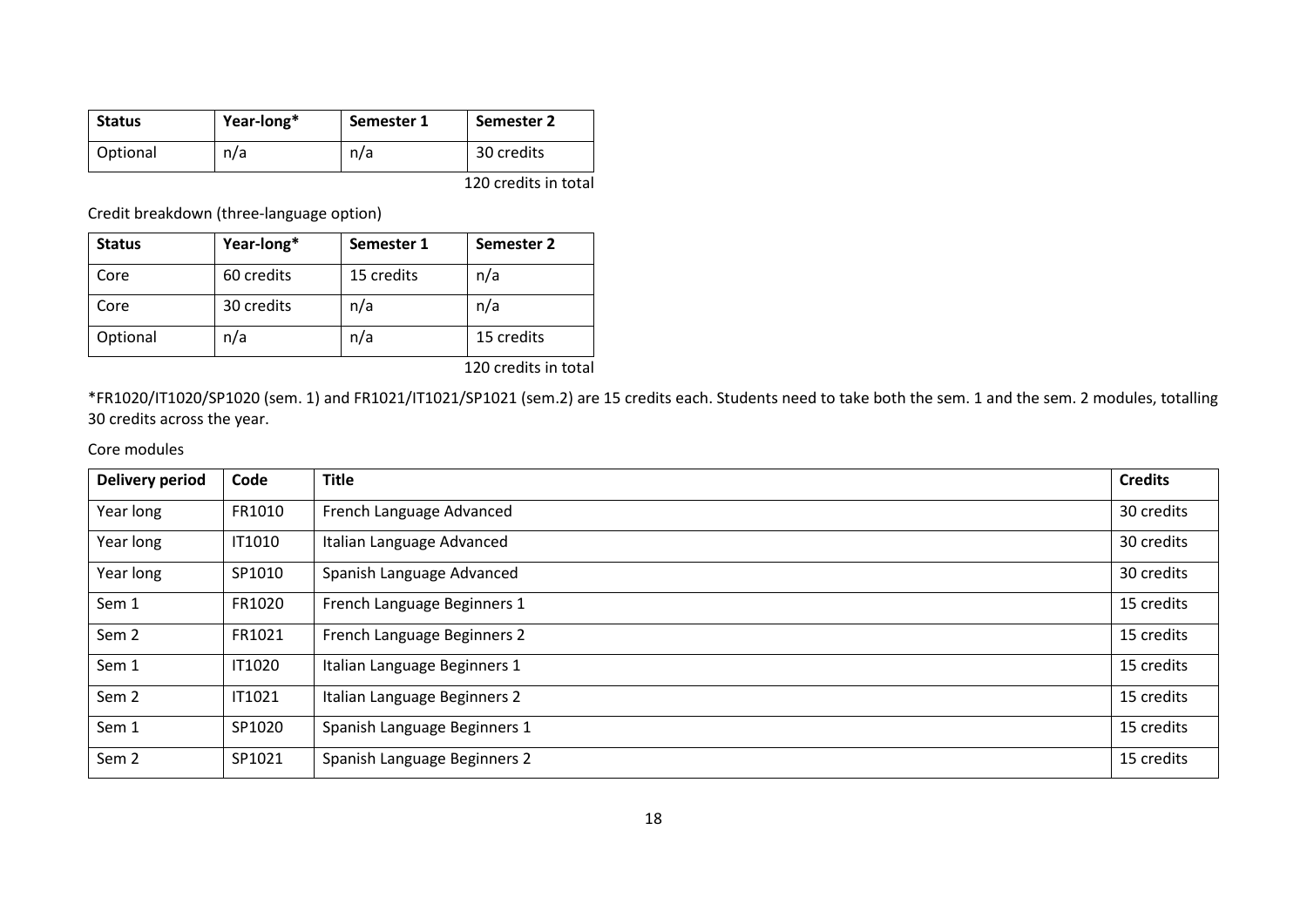| Delivery period | Code          | <b>Title</b>                                     | <b>Credits</b> |
|-----------------|---------------|--------------------------------------------------|----------------|
| Sem 1           | FR1050        | Introduction to French Studies                   | 15 credits     |
| Sem 1           | <b>IT1028</b> | Introduction to Italian Studies                  | 15 credits     |
| Sem 1           | SP1022        | Introduction to Spanish & Latin American Studies | 15 credits     |

### **Notes**

 $[n/a]$ 

#### Option modules

| Delivery period | Code          | <b>Title</b>                        | <b>Credits</b> |
|-----------------|---------------|-------------------------------------|----------------|
| Semester 2      | FR1014        | Twentieth-Century French Literature | 15 credits     |
| Semester 2      | FR1027        | Introduction to Francophonie        | 15 credits     |
| Semester 2      | <b>IT1027</b> | <b>Authors and Genres</b>           | 15 credits     |
| Semester 2      | IT1029        | Italy since 1945                    | 15 credits     |
| Semester 2      | SP1031        | Latin American Literature & Film    | 15 credits     |
| Semester 2      | SP1041        | Spanish Literature & Film           | 15 credits     |

#### **Notes**

This is an indicative list of option modules and not definitive of what will be available. Option module choice is also subject to availability, timetabling, student number restrictions and, where appropriate, students having taken appropriate pre-requisite modules.

**Year 2 2023/24**

Credit breakdown (two-language option)

| <b>Status</b> | Year-long  | Semester 1 | Semester 2 |
|---------------|------------|------------|------------|
| Core          | 60 credits | n/a        | n/a        |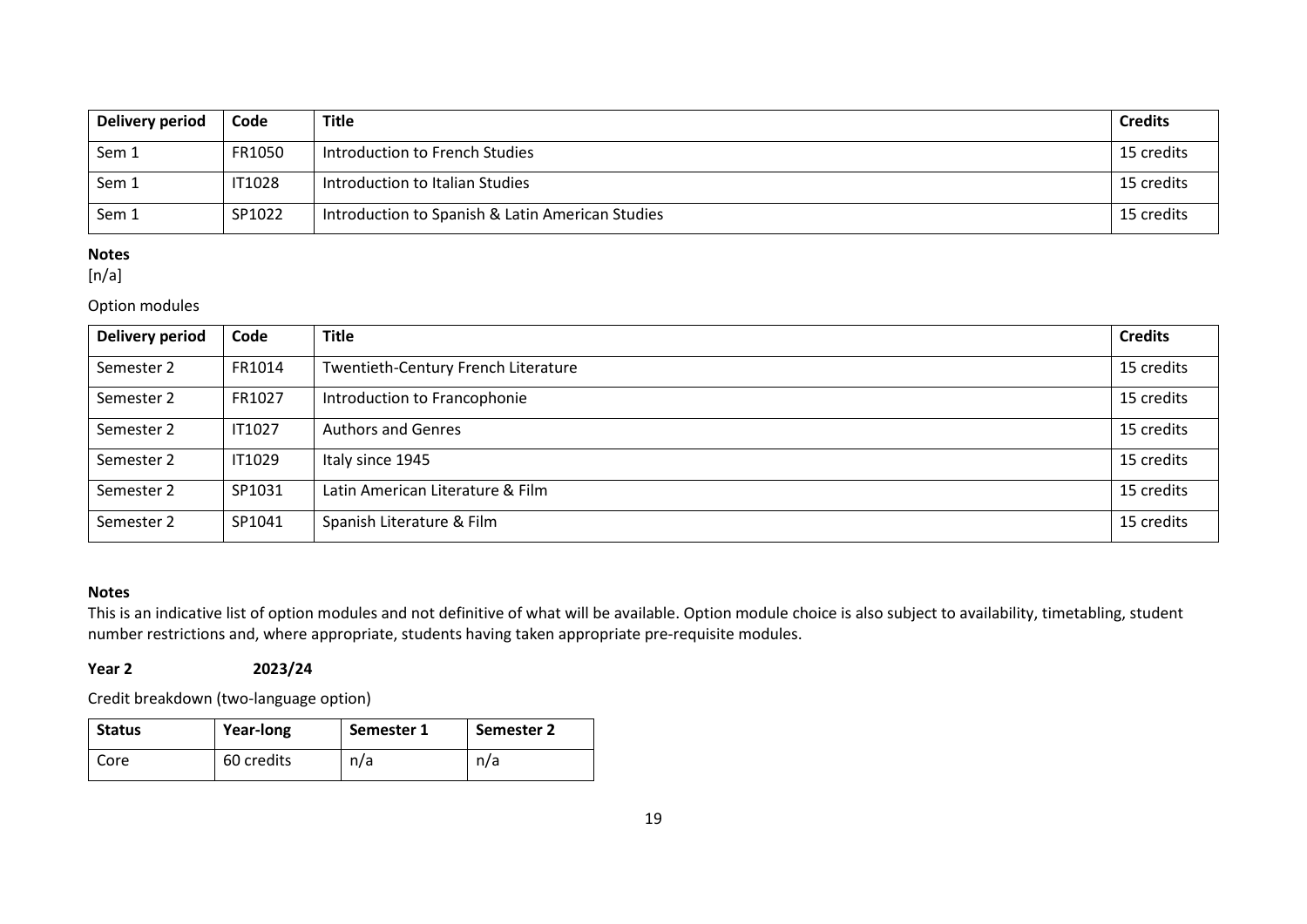| <b>Status</b> | Year-long | Semester 1 | Semester 2           |
|---------------|-----------|------------|----------------------|
| Optional      | n/a       | 30 credits | 30 credits           |
|               |           |            | 120 credits in total |

Credit breakdown (three-language option)

| <b>Status</b> | <b>Year-long</b> | Semester 1 | Semester 2 |
|---------------|------------------|------------|------------|
| Core          | 60 credits       | n/a        | n/a        |
| Core          | 30 credits       | n/a        | n/a        |
| Optional      | n/a              | 15 credits | 15 credits |

120 credits in total

#### Core modules

| Delivery period | Code          | <b>Title</b>                    | <b>Credits</b> |
|-----------------|---------------|---------------------------------|----------------|
| Year long       | FR2010        | French Language Post-Advanced   | 30 credits     |
| Year long       | IT2024        | Italian Language Post-Advanced  | 30 credits     |
| Year long       | SP2010        | Spanish Language Post-Advanced  | 30 credits     |
| Year long       | FR2018        | French Language Post-Beginners  | 30 credits     |
| Year long       | <b>IT2005</b> | Italian Language Post-Beginners | 30 credits     |
| Year long       | SP2005        | Spanish Language Post-Beginners | 30 credits     |

#### **Notes**

[n/a]

## Option modules

| Delivery period | Code   | <b>Title</b>                       | <b>Credits</b> |
|-----------------|--------|------------------------------------|----------------|
| Semester 2      | FR2032 | Introduction to French Linguistics | 15 credits     |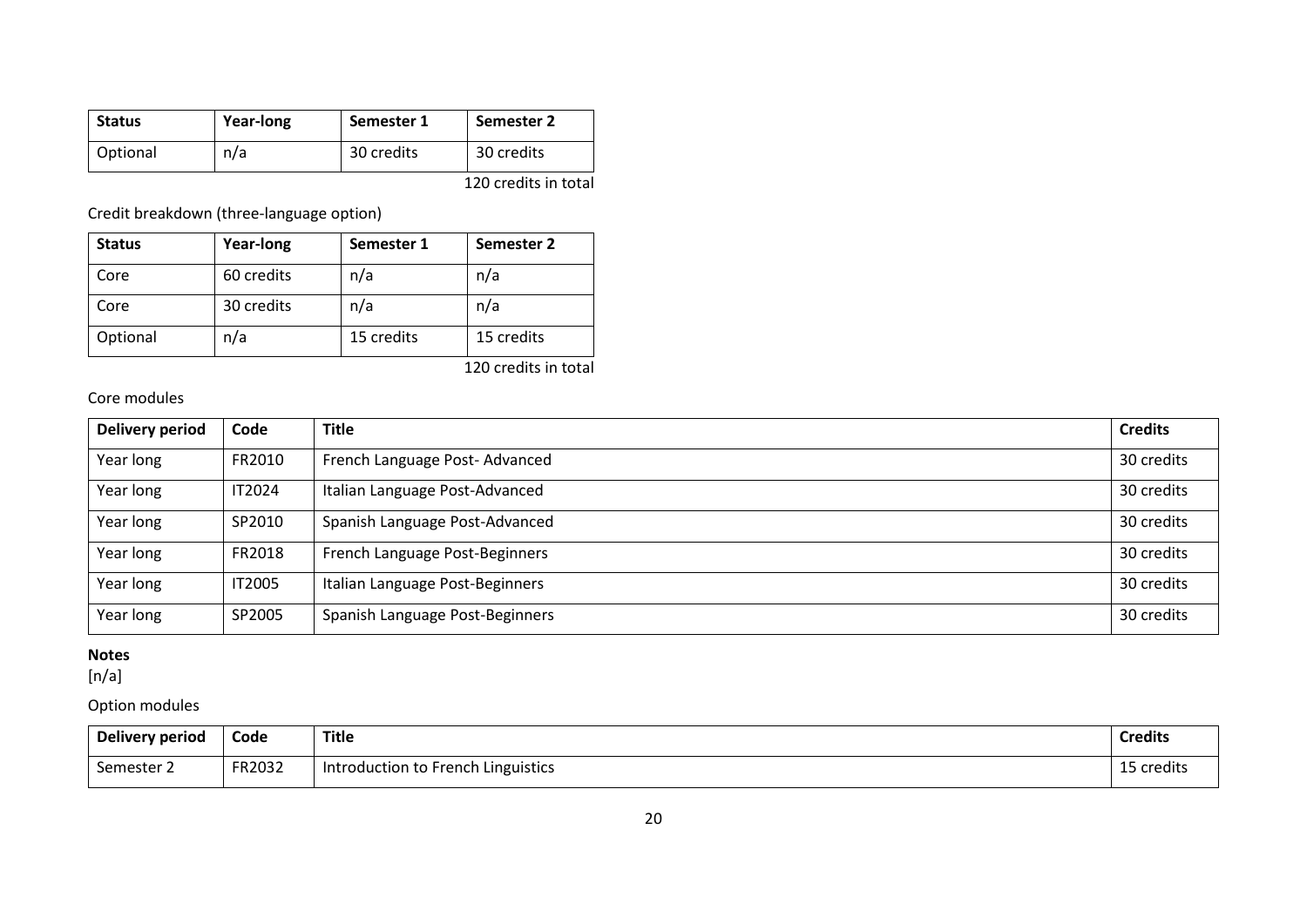| <b>Delivery period</b> | Code          | <b>Title</b>                                                             | <b>Credits</b> |
|------------------------|---------------|--------------------------------------------------------------------------|----------------|
| Semester 1             | FR2042        | Challenging Perspectives: Conflict and Relations in French Culture       | 15 credits     |
| Semester 1             | FR2044        | Bande dessinée                                                           | 15 credits     |
| Semester 2             | FR2045        | Media and Cultural Practices in France                                   | 15 credits     |
| Semester 1             | FR2046        | French Urban Space                                                       | 15 credits     |
| Semester 1             | IT2011        | Italian Linguistics                                                      | 15 credits     |
| Semester 1             | <b>IT2012</b> | History of Italian Cinema                                                | 15 credits     |
| Semester 2             | <b>IT2016</b> | Italian Society and Culture under Fascism                                | 15 credits     |
| Semester 2             | SP2022        | The Mexican-US Border: History, Culture and Identity                     | 15 credits     |
| Semester 1             | SP2023        | The Spanish Civil War in Literature and Film                             | 15 credits     |
| Semester 1             | SP2035        | <b>Contemporary Mexican Cinema</b>                                       | 15 credits     |
| Semester 1             | SP2036        | Drugs and Displacement in Contemporary Colombian Culture                 | 15 credits     |
| Semester 2             | SP2037        | <b>Hispanic Documentary Film</b>                                         | 15 credits     |
| Semester 1             | SP2070        | Latino/a Literature & Culture in the United States                       | 15 credits     |
| Semester 2             | SP2071        | South American Narratives of Dictatorship and Exile                      | 15 credits     |
| Semester 2             | SP2042        | The Spanish Silver Age                                                   | 15 credits     |
| Semester 2             | ML2060        | Languages in the Classroom (for Advanced Students of French or Spanish)* | 15 credits     |

#### **Notes**

This is an indicative list of option modules and not definitive of what will be available. Option module choice is also subject to availability, timetabling, student number restrictions and, where appropriate, students having taken appropriate pre-requisite modules.

\* available only for Advanced Students of French or Spanish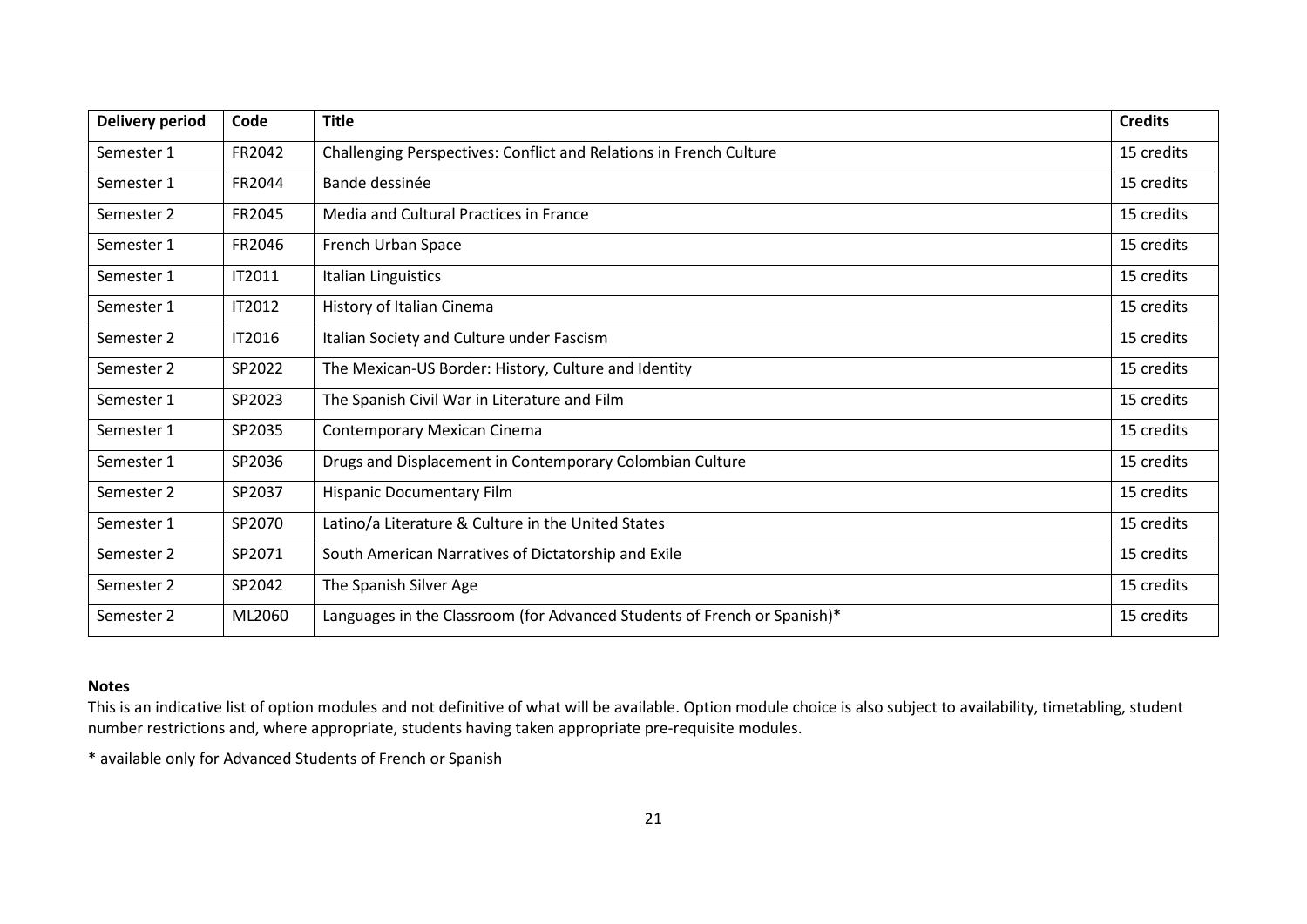## **Year 3 2024/25**

## Credit breakdown

| <b>Status</b> | Year-long  | Semester 1 | Semester 2 |
|---------------|------------|------------|------------|
| Core          | 60 credits | n/a        | n/a        |
| Core          | n/a        | 30 credits | 30 credits |

120 credits in total

## Core modules

| Delivery period  | Code   | <b>Title</b>                                                        | <b>Credits</b>     |
|------------------|--------|---------------------------------------------------------------------|--------------------|
| Sem 1            | ML3030 | Year Abroad Placement Evaluation: Study or Work (Semester 1)        | 15 credits         |
| Sem 1            | ML3031 | ML3031 Year Abroad Placement Evaluation: Study or Work (Semester 2) | 15 credits         |
| Sem <sub>2</sub> | ML3033 | Language Skills (Semester 1) (45 credits)                           | Choose an<br>item. |
| Sem <sub>2</sub> | ML3034 | Language Skills (Semester 2) (45 credits)                           | Choose an<br>item. |
| Year long        | ML3032 | Year Abroad Placement Evaluation: Study or Work (Year-long)         | 30 credits         |

## **Year 4 2025/26**

Credit breakdown (two-language option)

| <b>Status</b> | <b>Year-long</b> | Semester 1 | Semester 2 |
|---------------|------------------|------------|------------|
| Core          | 60 credits       | n/a        | n/a        |
| Optional      | n/a              | 30 credits | 30 credits |

120 credits in total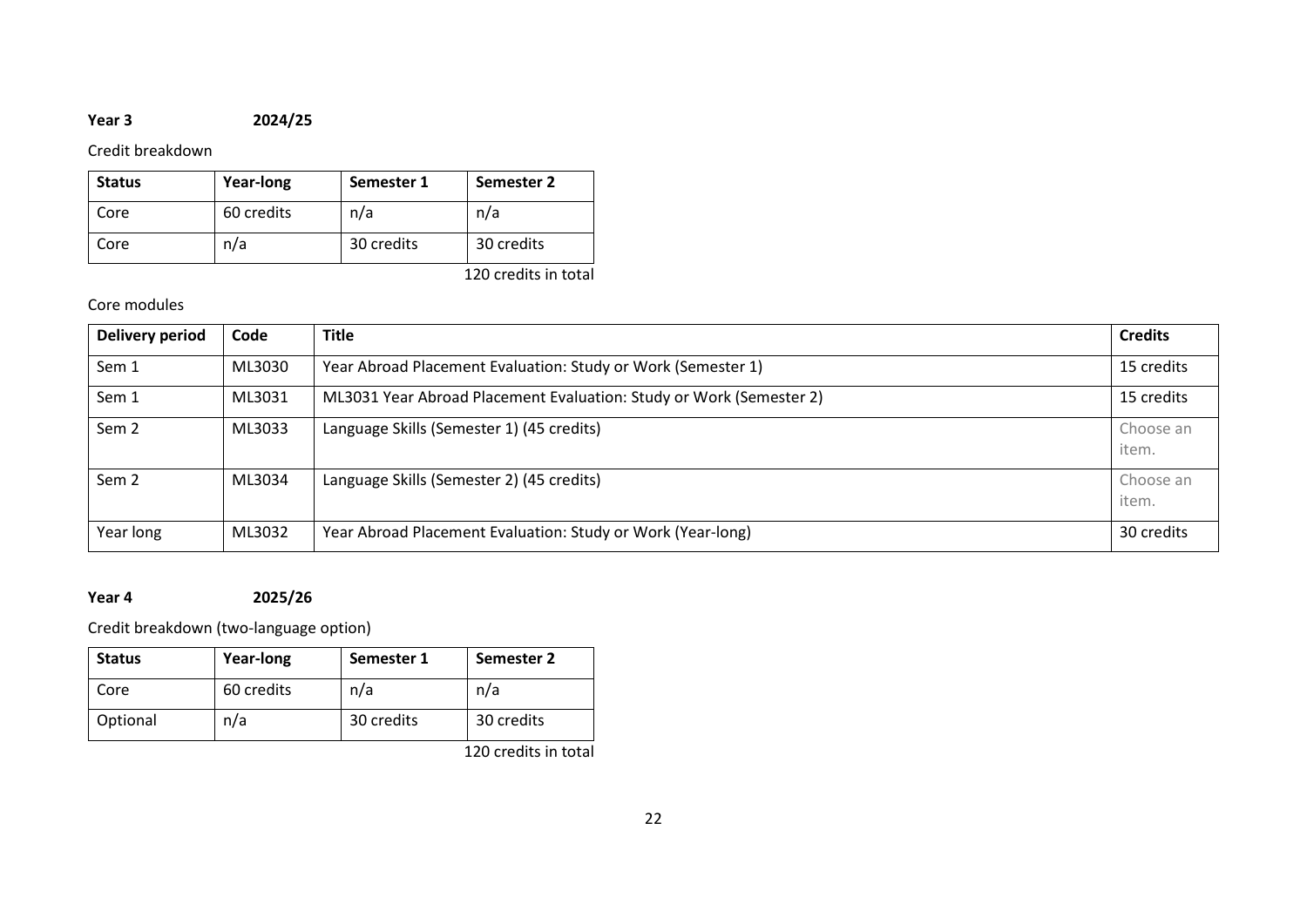## Credit breakdown (three-language option)

| <b>Status</b> | <b>Year-long</b> | Semester 1 | Semester 2 |
|---------------|------------------|------------|------------|
| Core          | 60 credits       | n/a        | n/a        |
| Core          | 30 credits       | n/a        | n/a        |
| Optional      | n/a              | 15 credits | 15 credits |

120 credits in total

## Core modules

| Delivery period | Code          | <b>Title</b>                              | <b>Credits</b> |
|-----------------|---------------|-------------------------------------------|----------------|
| Year long       | FR3111        | Final Year French Language (Proficiency)  | 30 credits     |
| Year long       | <b>IT3010</b> | Final Year Italian Language (Proficiency) | 30 credits     |
| Year long       | SP3010        | Final Year Spanish Language (Proficiency) | 30 credits     |

#### **Notes**

## [n/a]

## Option modules

| <b>Delivery period</b> | Code          | <b>Title</b>                                                                       |            |
|------------------------|---------------|------------------------------------------------------------------------------------|------------|
| Semester 1             | FR3051        | Bilingual Writing and Self-Translation: Literature in a Cross-Cultural Perspective |            |
| Semester 1             | FR3125        | Immigration and Ethnicity in Colonial and Post-Colonial France                     |            |
| Semester 2             | FR3140        | Norms and Margins in French Cinema                                                 | 15 credits |
| Semester 2             | FR3202        | <b>Interpreting French</b>                                                         | 15 credits |
| Semester 2             | FR3208        | Gender and Power in Contemporary France                                            |            |
| Semester 1             | IT3136        | Contemporary Italian Fiction                                                       |            |
| Semester 1             | <b>IT3139</b> | Post-war Italian Directors                                                         |            |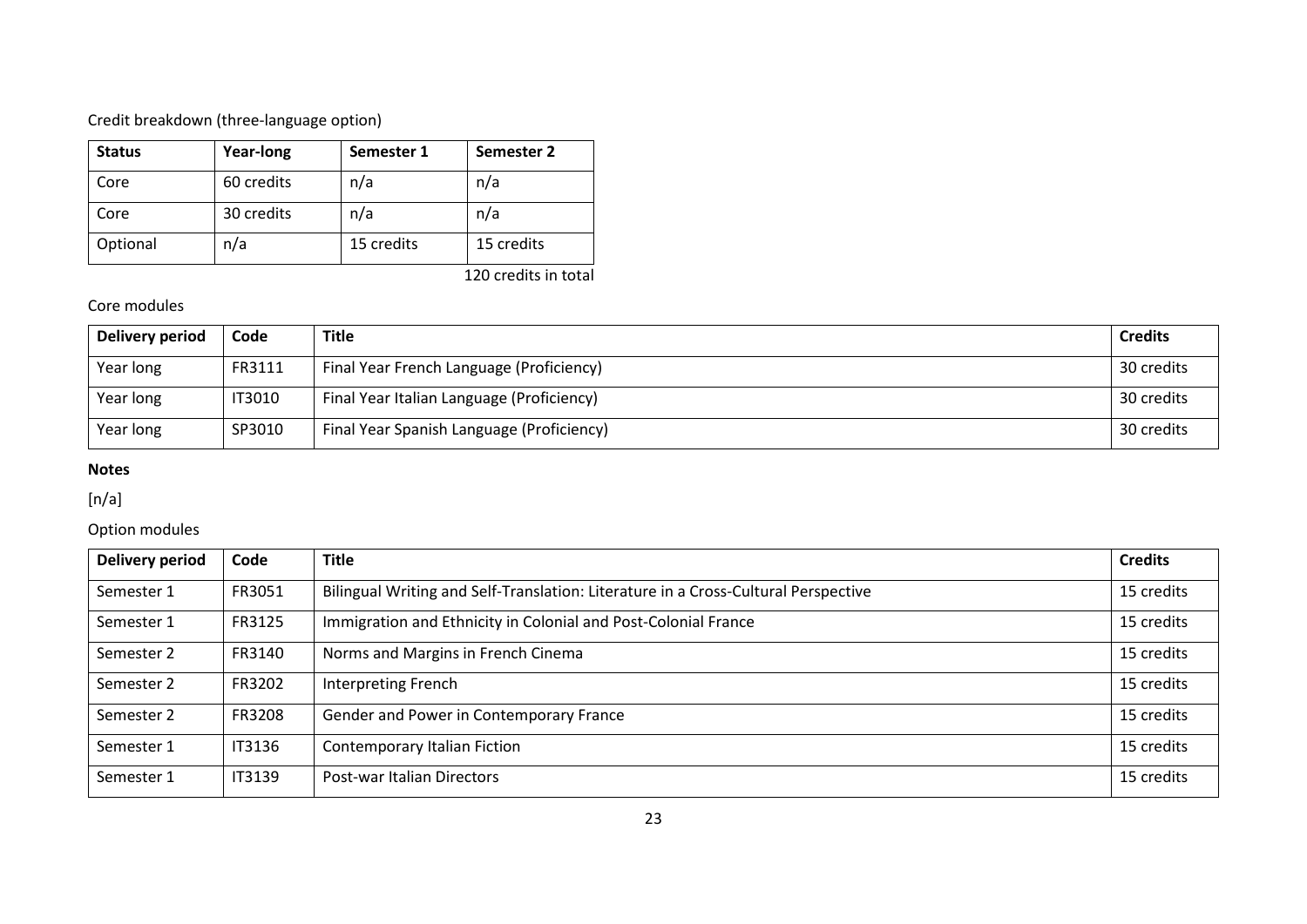| Delivery period | Code          | <b>Title</b>                                                        | <b>Credits</b> |
|-----------------|---------------|---------------------------------------------------------------------|----------------|
| Semester 2      | <b>IT3144</b> | <b>Visions of Modernity</b>                                         |                |
| Semester 1      | SP3134        | Boom Literature: Language and Creation                              |                |
| Semester 2      | SP2134        | Cinematic Representations of Latin America: Local versus Global     |                |
| Semester 1      | SP3145        | The Cinema of Luis Buñuel                                           |                |
| Semester 2      | SP3155        | Putumayo: the history and culture of a Latin American conflict zone | 15 credits     |
| Semester 2      | SP3162        | Contemporary Women's Writing in Spain                               |                |
| Semester 1      | SP3165        | Spain and its Others                                                |                |
| Semester 1      | ML3020        | ML3020 Teaching English to Speakers of Other Languages (1)          |                |
| Semester 2      | ML3021        | Teaching English to Speakers of Other Languages (2)                 |                |
| Semester 2      | ML3176        | Extended Essay*                                                     |                |

#### **Notes**

This is an indicative list of option modules and not definitive of what will be available. Option module choice is also subject to availability, timetabling, student number restrictions and, where appropriate, students having taken appropriate pre-requisite modules.

\*Students wishing to undertake an extended essay in final year should note that this is available by successful application to the Section Coordinator only. Selection will be based on the student's prior academic performance and the strength of the research plans that they are able to present.

#### **Updates to the programme**

| .<br>Academic year affected | Module Code(s) | <b>Update</b> |
|-----------------------------|----------------|---------------|
| 2022/23                     |                |               |